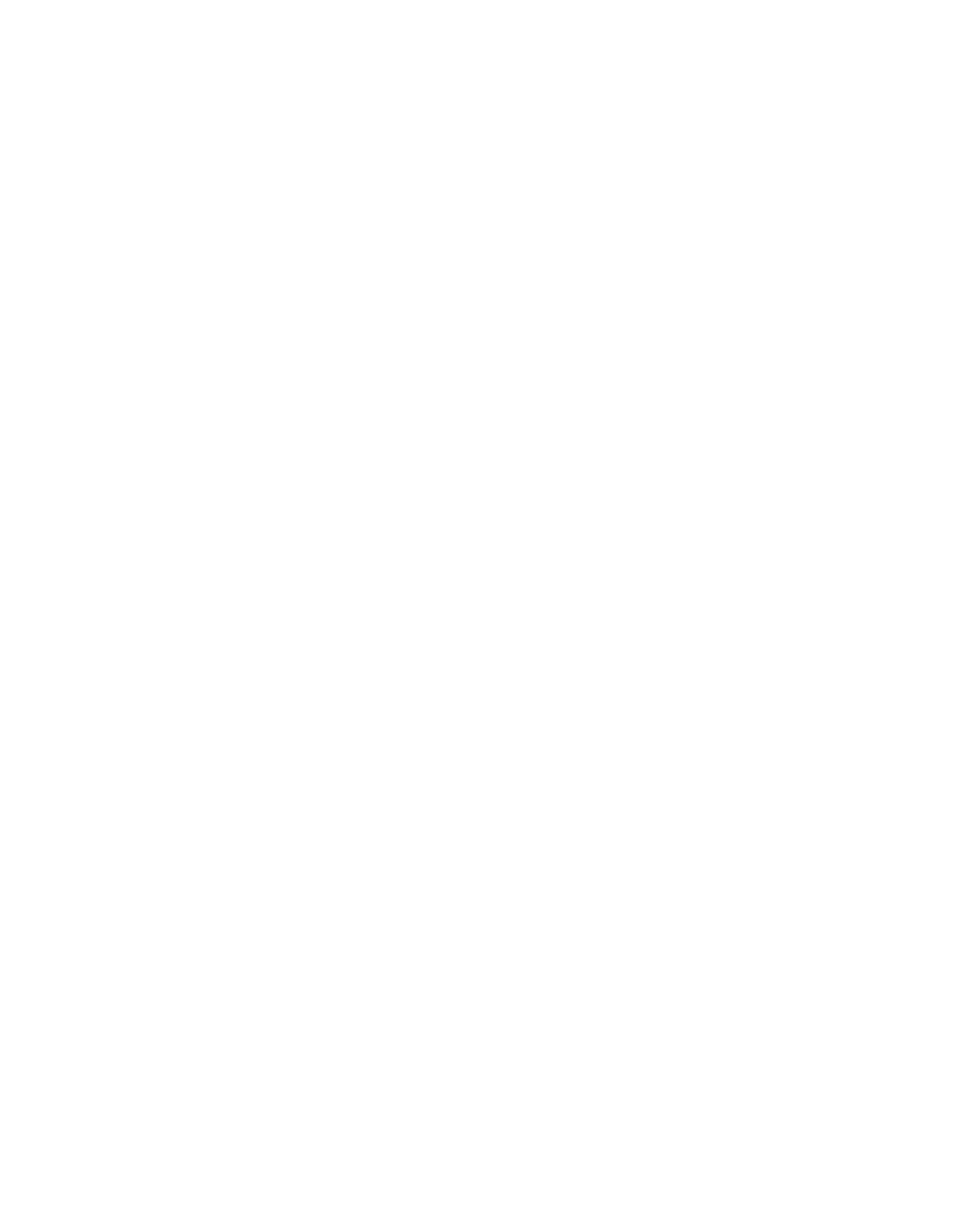# **MEGHALAYA STATE ELECTRICITY REGULATORY COMMISSION**

**1st Floor (Front Block Left Wing), New Administrative Building Lower Lachumiere, Shillong – 793001 East Khasi Hills District, Meghalaya**

#### **In the matter of:**

Review of true up order for FY 2011-12, FY 2012-13, FY 2013-14 and provisional True up for FY 2014-15 and revision of Tariff and Open Access Charges for FY 2016-17 of the Tariff Order dated 31.03.2016.

**And**

#### **In the matter of:**

Meghalaya Power Distribution Corporation Limited **- Petitioner**  (Hereinafter referred to as MePDCL)

# **Coram WMS Pariat, IAS (Retd) Chairman**

### **ORDER**

#### **Date: 30.03.2017**

This order relates to the petition filed by MePDCL seeking review of the true up orders for FY 2011-12, FY 2012-13, FY 2013-14 and provisional True up for FY 2014-15 and revision of Tariff and Open Access Charges for FY 2016-17 of the Tariff Order dated 31.3.2016.

#### **I. True Up of FY 2011-12**

In the petition dated 30.05.2016, the MePDCL has raised the following issue in respect of true up order for FY 2011-12.

#### **Power Purchase Cost for FY 2011-12**

**Petitioners' submission**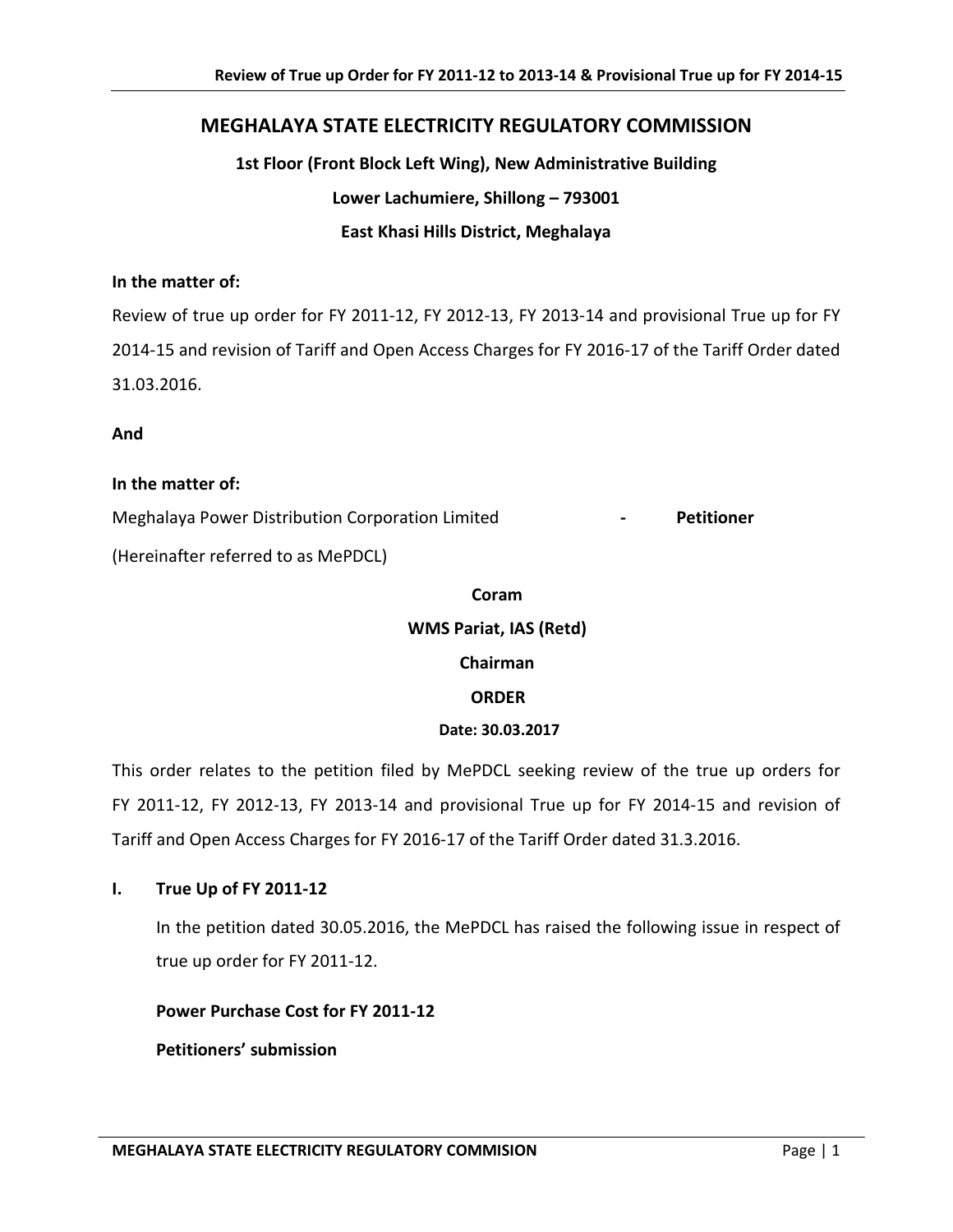While reviewing the power purchase cost of FY 2011-12 in the impugned order, the Hon'ble Commission has considered the total power purchase cost of Rs. 431.20 Crore and the total late payment surcharge of Rs. 41.78 Crore, as per the CAG audit certificate. As such, the Commission has disallowed the late payment surcharge amount and deducted the same from the total power purchase cost of Rs. 431.20 Crore. Thus, the total power purchase amount approved in the review order dated 11th August 2015, has not been changed by the Commission from the approved figures of Rs. 389.38 Crore, as against the proposed figure of Rs. 431.2 Crore.

However, the CAG report on the accounts of FY 2011-12, clearly states that the surcharge amount of Rs. 41.78 Crore considered by the Commission is not included in the total power purchase amount booked by MePDCL, which is Rs. 431.20 Crore. As such, it would not be correct to reduce the power purchase amount of Rs. 431.20 Crore by the late payment surcharge amount of Rs. 41.78 Crore, since the amount is not included in the booked amount of power purchase cost. In this regard, the relevant observation of CAG report is reproduced hereunder:

#### *"4 (b) Purchase of Power (Note no. 24): Rs. 43,119.56 Lakhs*

*The above is understated by INR 41.78 Cr. being the surcharge payable to NEEPCO for the outstanding dues for power purchase up to FY 2011-12 with corresponding understatement of Loss for the year by the same amount."*

A copy of the relevant section of the CAG report is attached as Annexure for reference.

Based on the above submissions, MePDCL requests the Commission to kindly consider the amount of power purchase cost of Rs. 431.20 Crore and approve the same since it is exclusive of late payment surcharge of Rs. 41.78 Crore.

Further, the earlier approved figures of Rs. 389.38 Crore were provisional and subject to final audit of power purchase amount. Now, when MePDCL has completed the audit of power purchase amount and also completed the CAG audit of the accounts of FY 2011-12, it is requested that the final booked amount of Rs. 431.20 Crore be considered now, since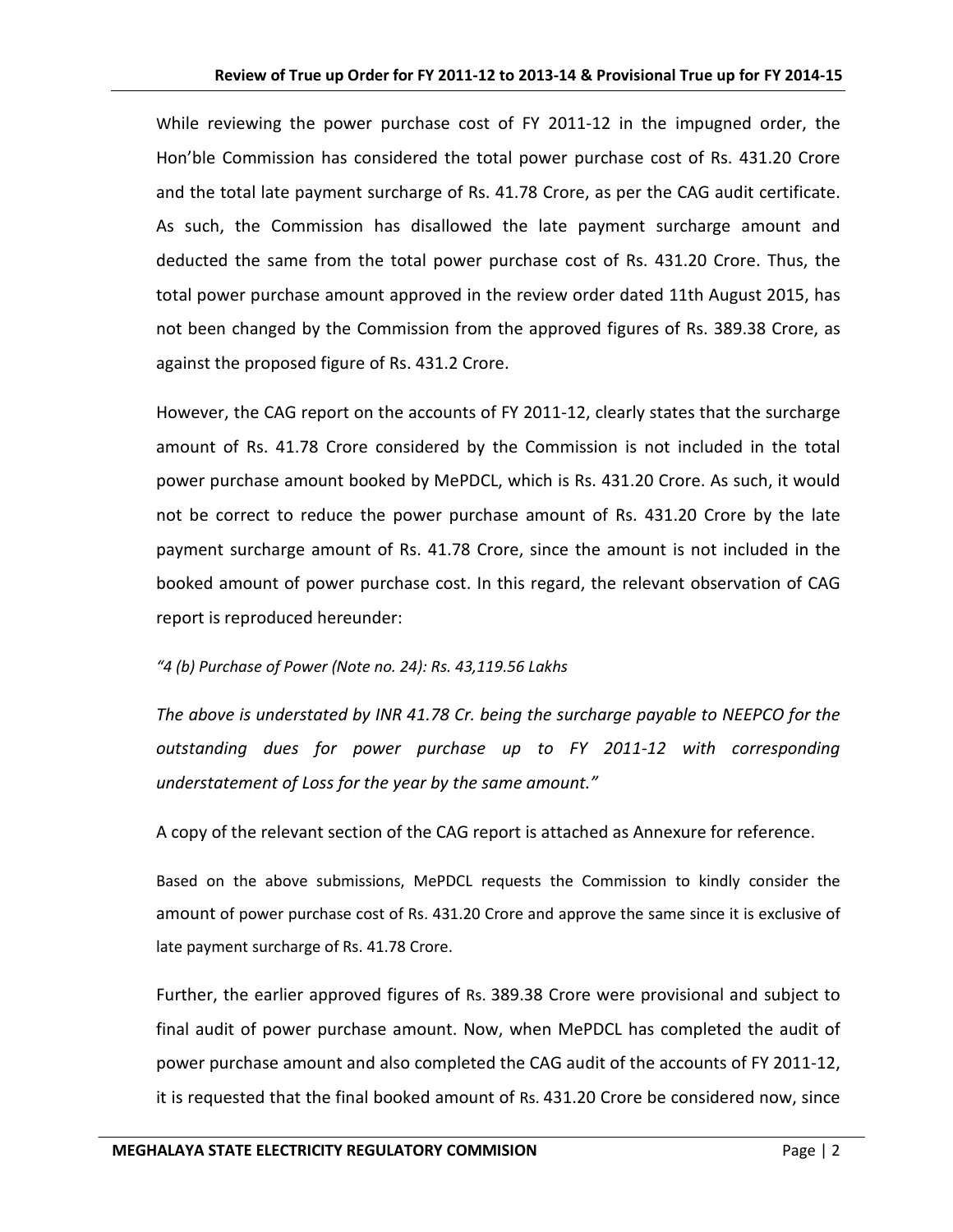the same is in line with the audit certificates reproduced before the Hon'ble Commission. As such, the Hon'ble Commission is requested to kindly allow the additional amount of Rs. 41.82 Crore (431.20 crore – 389.38 crore) under this review petition.

#### **Commission's Analysis and Orders**

- i) The Commission had allowed Rs. 347.98 Crore as Power Purchase cost for an approved energy purchase of 1135.51 MU for FY 2011-12 in the T.O. dated 20.01.2012. The approved Power Purchase cost includes Rs. 48.00 Crore towards Transmission and Wheeling charges. The Commission held that any variation in the power purchase beyond 5% of the bill, the MeECL will take prior approval of the Commission.
- ii) The Commission had passed an order on 31.03.2015 and allowed Rs. 389.38 Crore towards Power Purchase Cost in the True-up exercise for FY 2011-12 pending the certification by C&AG. It was held that the Licensee had not submitted the source wise quantum of Power drawn for FY 2011-12 against details of Power Purchase bills excluding the delayed payment surcharge paid as asked for, by the Commission. The licensee had drawn 1684.49 MU as against approved quantum of 1135.51 MU and claimed Rs. 431.20 Crore against Rs. 347.98 Crore approved in the Tariff Order dated 20.01.2012.
- iii) The Commission also observed that the Power Purchase dues related to prior period at Rs. 80.87 Crore as per the detail of power purchase furnished on 30.06.2015 for Review. However, the quantum of energy drawn was not furnished. The Commission had approved in the Tariff Order dated 20.01.2012, the quantum of Power from NEEPCO at 655.52 MU (which includes 76.98 MU free power) for Rs. 131.61 Crore as projected by the Licensee. The Licensee had not explained the reasons for variation in the cost of power paid at Rs. 189.19 Crore which is 43.75% in excess over the approved cost (Rs. 189.19 Crore – Rs. 131.61 Crore) by Rs. 57.58 Crore to NEEPCO for FY 2011-12.
- iv) The Commission had in the True up Order dated 31.03.2015 held that in spite of repeated reminders, the supplementary bills of arrears are not produced. While examining the bills of the current year (Q1), the Commission found that late payment surcharge;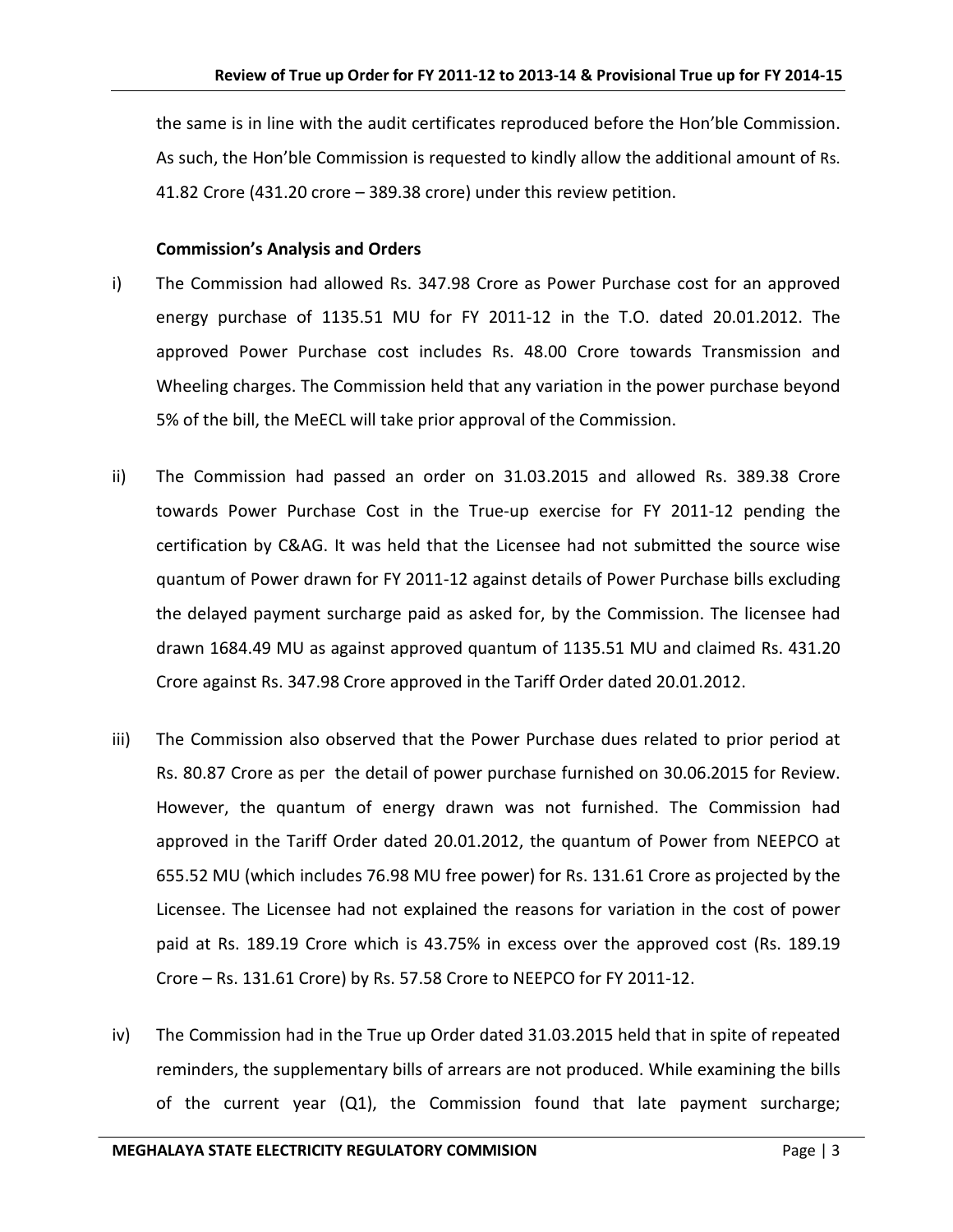supplementary bills are of the tune of Rs. 53.00 Crore which relates to FY 2007-2009 and so on (which shall not be considered for determination of tariff for FY 2011-12).

- v) It was informed by the Licensee that there are pending arrears of Power Purchase (Principle amount of Rs. 283.23 Crore and late payment surcharge of Rs. 108.42 Crore) towards NEEPCO. Considering the above statement and in the absence of proper records, the Commission had allowed Rs. 389.38 Crore for true up of FY 2011-12 in the Order dated 31.03.2015 which includes Rs.53.38 Crore towards transmission and wheeling charges.
- vi) The Licensee was given ample time to submit the information but the utility had failed to submit the required additional data, but filed another petition claiming the Power Purchase Cost at Rs. 431.20 Crore on 28.05.2015 seeking review orders for FY 2011-12.
- vii) The Commission had disposed the second review petition on 11.08.2015 and confirmed the Power Purchase cost already approved at Rs. 389.38 Crore. Again Licensee had submitted 3<sup>rd</sup> petition for adjustment of true up gap for FY 2011-12 on 05.01.2016. The C&AG audit report for FY 2011-12, dated 19.06.2015 is submitted by the Licensee on 08.02.2016. The Commission had disposed the  $3<sup>rd</sup>$  petition for review and adjustment of gap for FY 2011-12 on 31.03.2016.
- viii) The Commission had approved the Power Purchase cost at Rs. 389.38 Crore considering the data gaps and licensee's failure to submit the additional information required in the earlier true up orders dated 31.03.2015 and 11.08.2015. The claim by the Petitioner that the Commission had disallowed power purchase amount by Rs. 41.78 Crore as late payment charges as per C&AG Report is not correct. The Commission had apprehension that power purchase cost includes late payment charges and supplementary bills for the past periods which cannot be considered for determination of Tariff for FY 2011-12. In the absence of additional information, the Commission had limited the power purchase cost as approved in the earlier orders.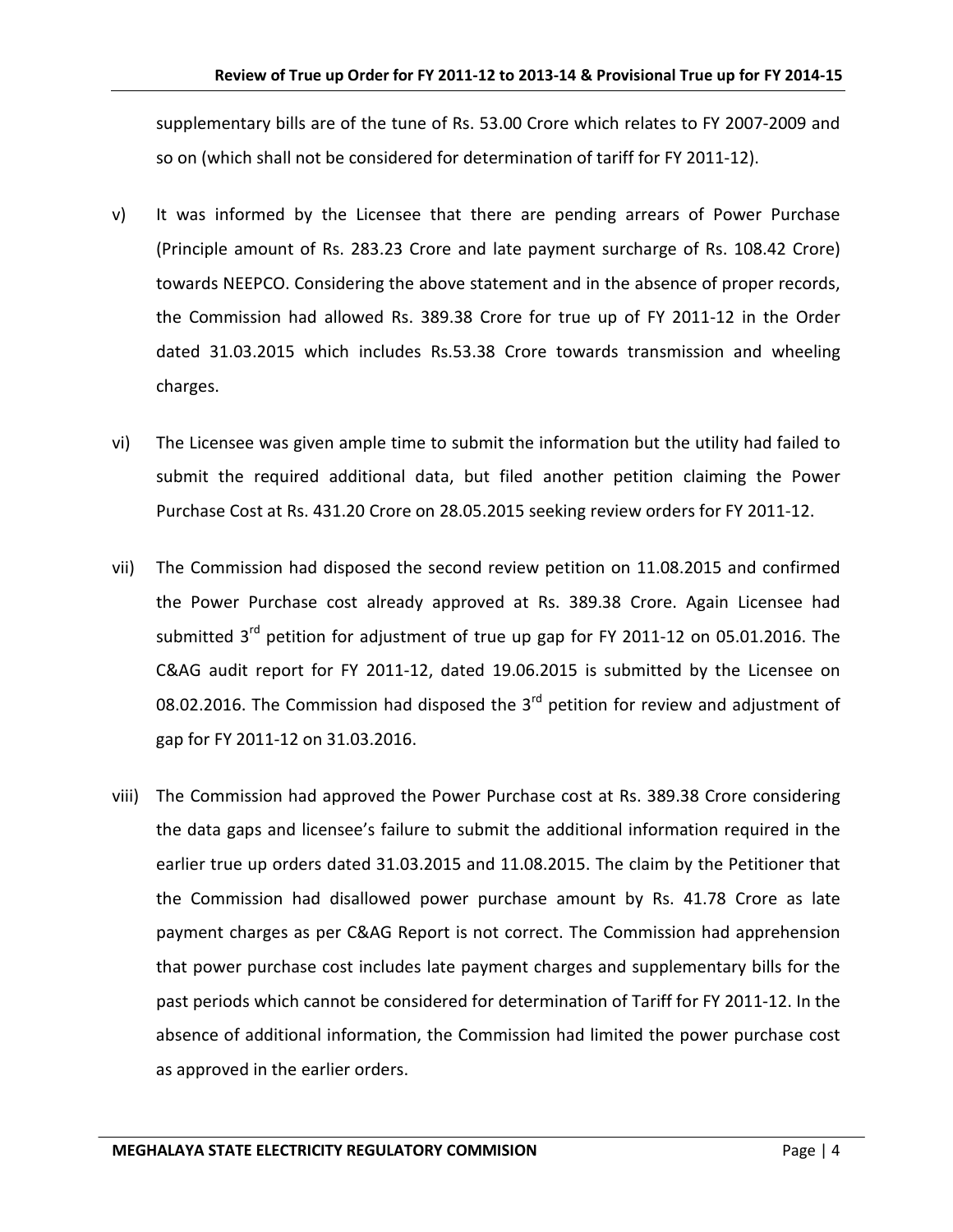- ix) Regulation 93 of MSERC stipulates the power procurement procedures which are to be followed by the Licensee for determination of tariffs for retail sales. Guidelines were also issued in the Tariff Orders for FY 2011-12 on 20.01.2012 to be observed while resorting to short time bilateral purchase by obtaining prior approval of the Commission. Licensee had not complied with the directions of the Commission for providing the details of Power Purchase bills nor convinced the Commission as required in the Reg. 15(7) of MSERC Regulations, 2011.
- x) The licensee has still not been able to produce the actual power purchase bills with reference to power purchased for the FY 2011-12 in support of the claim for Rs. 431.20 Crore.
- xi) Regulation 22 (i) (a) (b) reads as follows: *"A petition for review of tariff can be admitted by the Commission under the following conditions:* 
	- *a) the review petition is filed within sixty days from the date of the tariff order, and / or there is an error apparent on the face of the record.*
	- *b) The Commission observed that the Petition filed by the Licensee seeking review is within the Reg. 22 (i) (a) (60 days of orders by the Commission).*
	- *c) The Commission observes that there is no error apparent on the face of the record in respect of the claim (Power Purchase expense)."*

The Commission has once again called for the copies of the power purchase bills against the claim of Rs. 431.20 Crore in view of the fact that C&AG has furnished its Audit Report.

The licensee has submitted a summary of the power purchase bills along with copies of some bills vide Letter No. MePDCL/DD/T.444 (Pt-V)30, dated 30.06.2016, which were not made available along with the review Petitions filed in the previous occasions.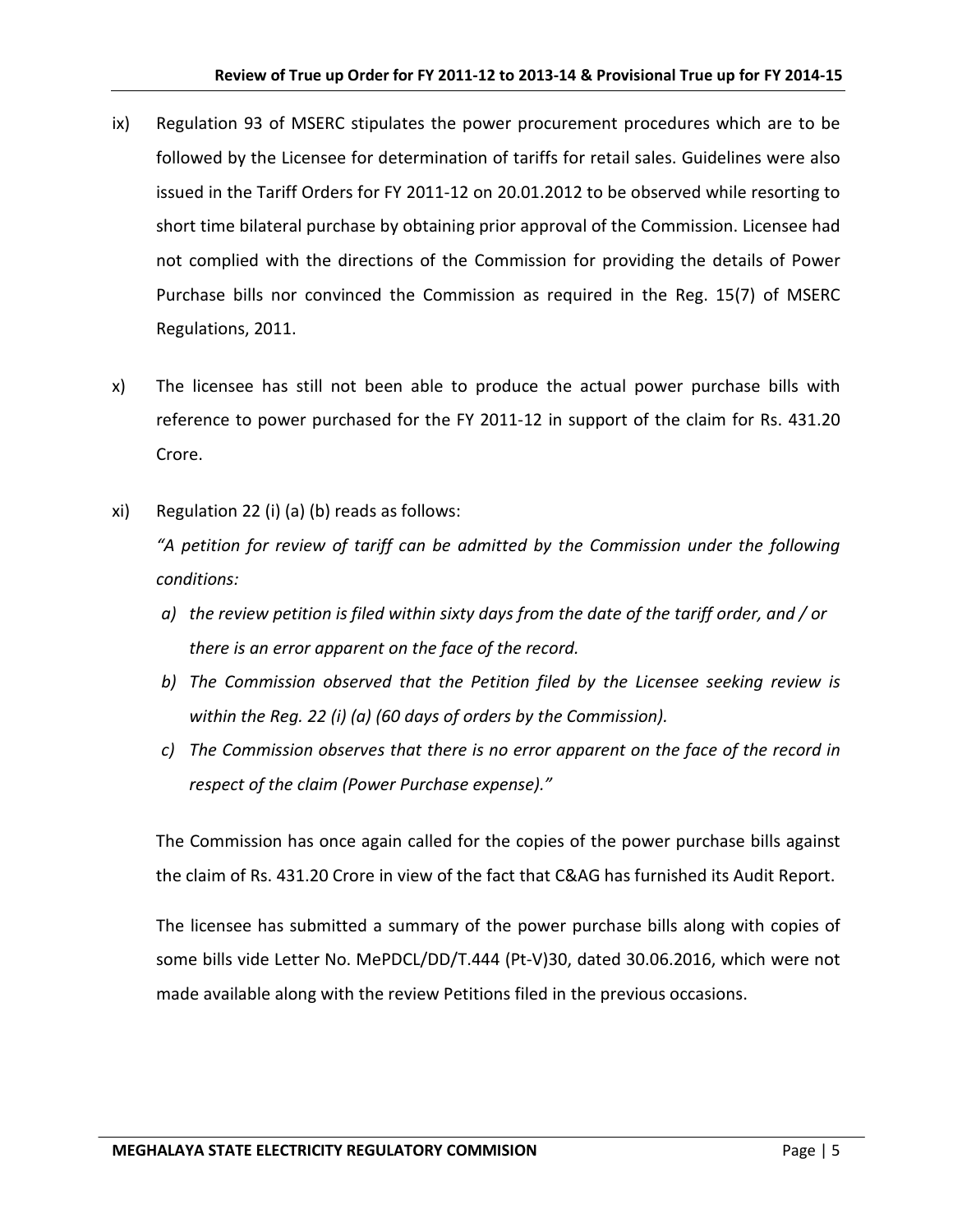The Commission while considering the review Petition dated 30.06.2016 has under taken the verification/analysis and observed the following over lapping/in-consistencies and omissions.

**(a)** The licensee has submitted vide Letter No. 4 (iii) 2015-16/36 dated 30.06.2015 the summary of power purchase bills related to various suppliers/generators. The summary also included for prior period bills at Rs. 80.87 Crore. The abstract of the summary reads as detailed below:

|                |                 |                             | (Rs. Crore)         |
|----------------|-----------------|-----------------------------|---------------------|
| Sl. No.        | <b>Source</b>   | <b>Power Purchase Bills</b> | <b>Prior Period</b> |
| 1              | <b>NTPC</b>     | 102.73                      | 7.50                |
| $\overline{2}$ | POSOCO Ltd      | 0.76                        | 0.28                |
| 3              | <b>NVVN Ltd</b> | 2.64                        | 0.31                |
| 4              | <b>NHPC</b>     | 15.92                       |                     |
| 5              | <b>PTC</b>      |                             | 0.09                |
| 6              | <b>PGCIL</b>    | 52.49                       | 6.74                |
| $\overline{7}$ | <b>NEEPCO</b>   | 163.14                      | 48.27               |
| 8              | <b>SCF</b>      | 3.32                        |                     |
| 9              | UI              |                             | 17.67               |
| 10             | <b>Total</b>    | 341.00                      | 80.87               |

 **Statement-I**

The analysis of latest summary dated 30.06.2016 revealed as follows:

#### **(b) NEEPCO**

Licensee had in the summary submitted on 30.06.2015, mentioned power purchase bills of NEEPCO at Rs. 163.14 Crore plus Rs. 48.27 Crore as prior period bills. Whereas the details submitted on 30.06.2016 reveals only power purchase bills for FY 2011-12 at Rs. 163.14 Crore only. Further, Rs. 1.12 Crore rebate to be availed vide Invoice Nos. 33,36,37,38,40,41,44,47,48,51 and 52 is not deducted from the admissible cost.

Licensee has claimed Rs. 189.19 Crore to be admitted in the petition for Review. The claim is found admissible at Rs.162.02 Crore as per the details made available on 30.06.2016.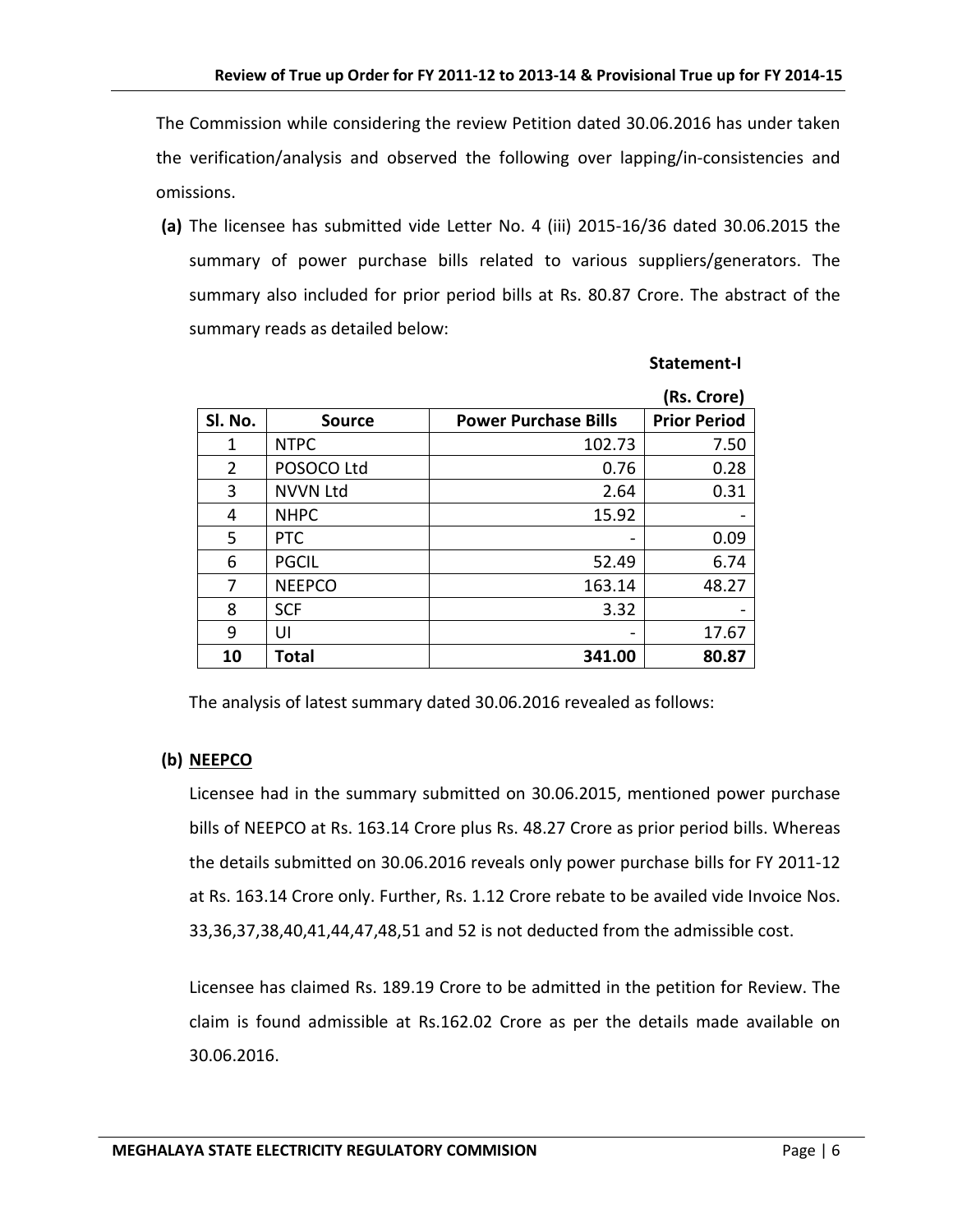### **(c) NHPC**

Licensee had submitted the power purchase details of Rs. 15.92 Crore in the summary dated 30.06.2015 and no prior period dues are disclosed in the details. This includes 2% rebate for Rs. 14.08 Lakh for timely payment which shall be deducted.

# **(d) PGCIL**

The licensee has furnished the summary of PGCIL charges for Rs. 52.49 Crore vide letter dated 30.06.2016. The details submitted for Rs. 6.53 Crore does not disclose the period to which they related to. Thus claim shall be admissible for Rs.52.49 Crore as per the details.

# **(e) NTPC**

The licensee has submitted summary of the Power purchase details for Rs. 102.73 Crore vide their letter dated 30.06.2016. No invoices are made available. The claim for Rs.102.73 Crore is found to be admissible.

# **(f) UI (Inter-state)**

Licensee has submitted the details summary of UI (Inter State) charges for Rs.52.17 Crore which included surcharge for Rs.2.06 Crore in the statement dated 30.06.2016. The claim for Rs.50.11 Crore is found admissible as per the details.

# **(g) M/s. Shyam Century Ferrous Ltd.**

Licensee has submitted 3 Nos. Invoices details of M/s Shyam Century Ferrous Limited for Rs. 6.93 Crore for power supplied during the FY 2011-12 is found admissible.

### **(h) NERLDC Pool**

NERLDC pool accounts showed a sum of Rs. 0.11 Crore for FY 2011-12 as per the schedule between MeSEB- ASEB excluding receivables found admissible.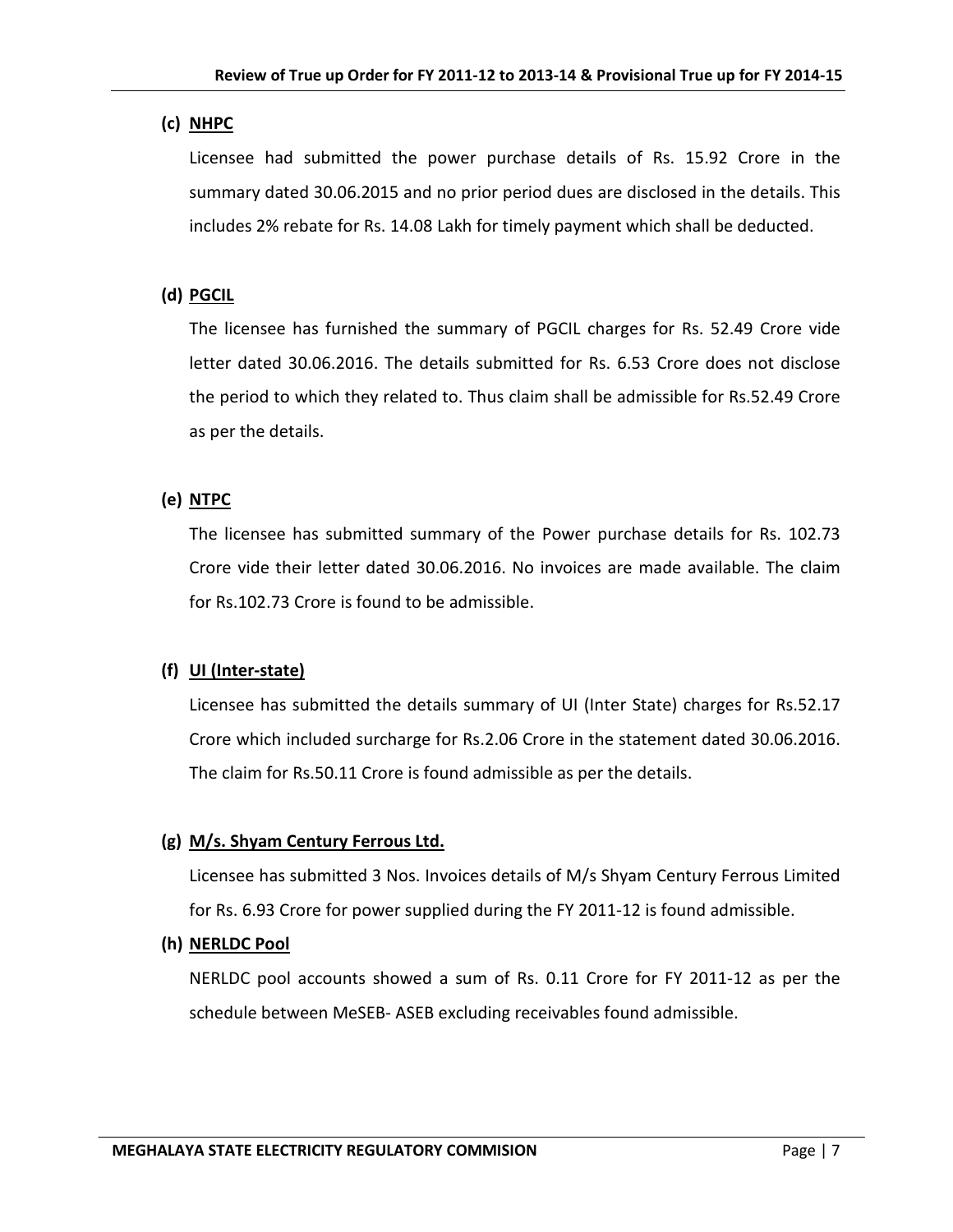### **(i) POSOCO**

Licensee has submitted Invoices raised by M/s POSOCO towards NERLDC fees and charges for FY 2011-12 for Rs. 0.76 Crore which includes Rs. 0.05 Crore prior period charges found admissible.

The interest charges on overdue payable on UI charges for Rs. 206.84 Lakh shall not be admissible:

#### **(j) NVVN Ltd.**

The licensee has submitted the details of NVVNL vide letter dated 30.06.2016 towards Open Access charges and energy charges for FY 2011-12 for Rs. 2.63 Crore. The claim also includes Invoice No. FY 2010-11/01, dated 12.05.2011 for Rs. 3.48 Lakh towards surcharge shall be excluded and Rs. 2.60 Crore found admissible.

The licensee vide letter dated 30.06.2016 has submitted the breakup for Rs. 431.20 Crore as against which admissible claim is detailed below:

#### **Statement-II**

|                | ,                     |                                            |                                                               |                      |        |
|----------------|-----------------------|--------------------------------------------|---------------------------------------------------------------|----------------------|--------|
| SI.<br>No.     | <b>Source</b>         | As per<br>statement<br>dated<br>30.06.2016 | Admissible claim<br>as per details<br>furnished<br>FY 2011-12 | Rebate/<br>Surcharge | Total  |
| 1              | <b>NEEPCO</b>         | 189.19                                     | 162.02                                                        | 1.12                 | 163.14 |
| $\overline{2}$ | <b>NHPC</b>           | 23.87                                      | 15.78                                                         | 0.14                 | 15.92  |
| 3              | <b>PGCIL</b>          | 52.24                                      | 52.49                                                         | 0.00                 | 52.49  |
| 4              | <b>NTPC</b>           | 103.01                                     | 102.73                                                        | 0.00                 | 102.73 |
| 5              | UI (Inter State)      | 52.21                                      | 50.11                                                         | 2.06                 | 52.17  |
| 6              | UI (Intra State SLDC) | 0.46                                       | 0.00                                                          | 0.00                 | 0.00   |
| 7              | <b>NVVNL</b>          | 2.39                                       | 2.60                                                          | 0.04                 | 2.64   |
| 8              | <b>NERLDC Pool</b>    | 0.12                                       | 0.11                                                          | 0.00                 | 0.11   |
| 9              | <b>SCF</b>            | 6.93                                       | 6.93                                                          | 0.00                 | 6.93   |
| 10             | <b>POSOCO</b>         | 0.77                                       | 0.76                                                          | 0.00                 | 0.76   |
| 11             | PTC (IEX)             | 0.00                                       | 0.00                                                          | 0.00                 | 0.00   |
| 12             | Total                 | 431.19                                     | 393.53                                                        | 3.36                 | 396.89 |

**(Rs. Crore)**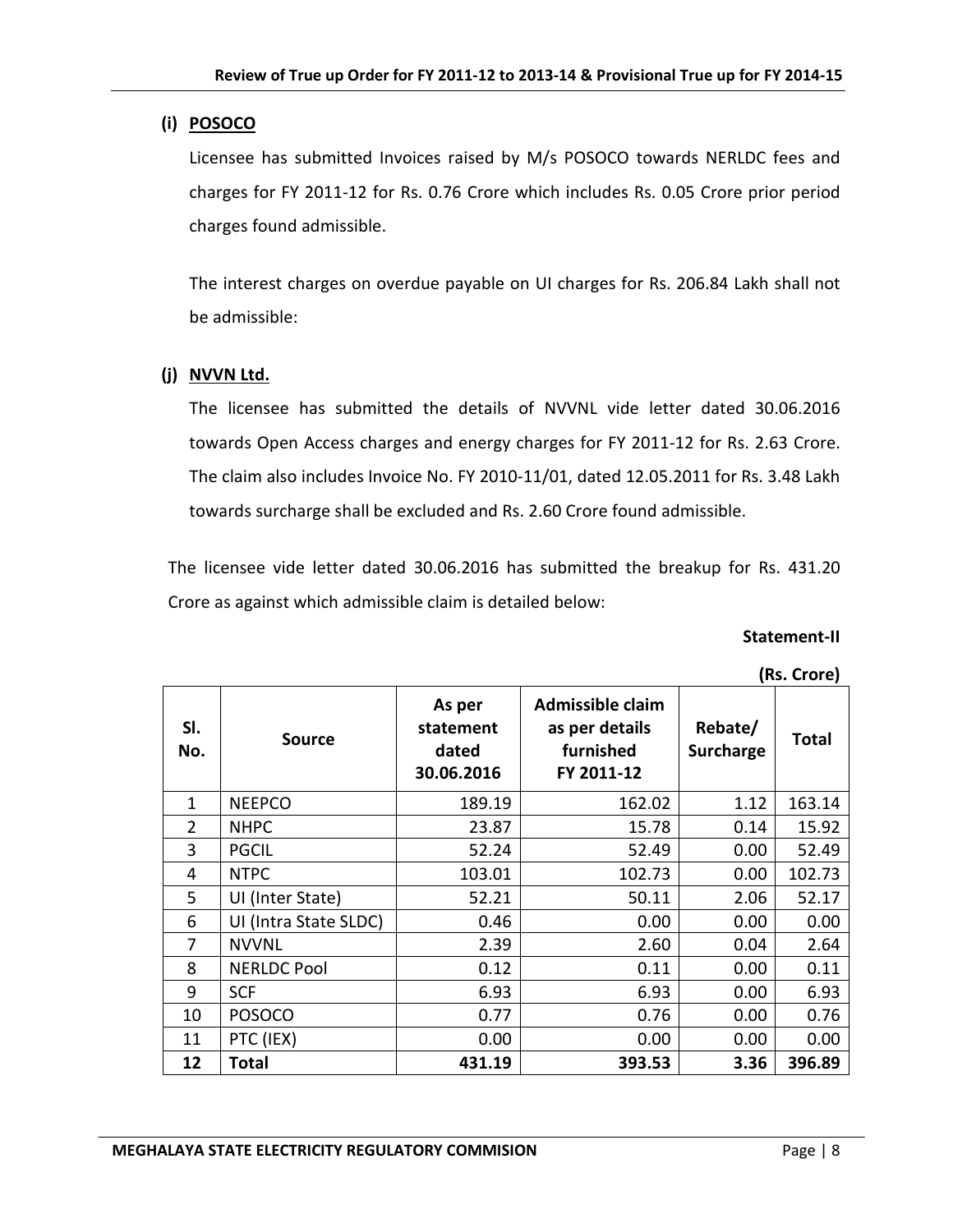In the Commission's Review Orders dated 11.08.2015 the licensee was directed to submit Auditors report on power purchase cost and abstract of station-wise power purchase bills showing the bill amount and penalty amount separately. MePDCL has failed to submit the audit report.

From the statement of details/analysis therein the claim of the licensee found admissible at Rs.393.53 Crore but due to inconsistency in the data, non submission of invoices/double entry and surcharge details as observed by C&AG for Rs. 41.78 Crore, the Commission does not consider review of the Power Purchase expenditure of Rs. 393.53 Cr for FY 2011-12 approved in the Tariff Order for FY 2016-17.

#### **II. Truing up of FY 2012-13**

### **Petitioner's Submission Return on Equity**

It is submitted that the return on equity is computed as per Regulation 100 and 101 of the Tariff Regulations, 2011. The relevant provisions are reproduced below:

### *"Debt-equity Ratio*

*For the purpose of determination of tariff, the debt-equity ratio of 70:30 will be applied for all new investments during the financial year. Where equity employed is more than 30%, the amount of equity for the purpose of tariff shall be limited to 30% and the balance shall be treated as loan. Where actual equity employed is less than 30%, the actual equity shall be considered.* 

*Provided that the Commission may, in appropriate case, consider equity higher than 30% for the purpose of determination of tariff, where the distribution licensee is able to establish to the satisfaction of the Commission that deployment of equity more than 30% is in the interest of general public.* 

*The debt and equity amounts in accordance with clause (1) above shall be used for calculating interest on loan, return on equity, advance against depreciation and foreign rate variation.*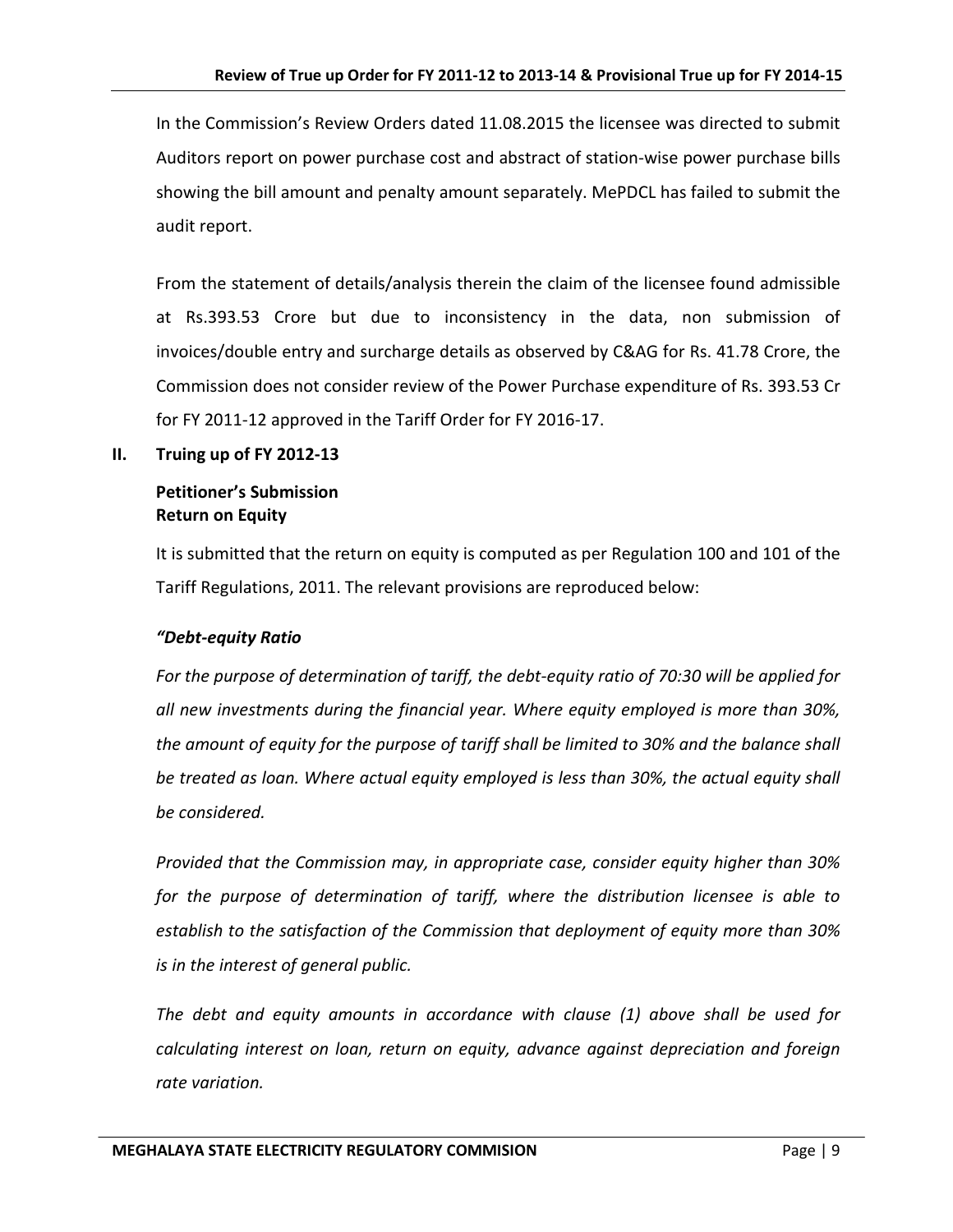#### *Return on Equity*

*Return on equity shall be computed on the equity base determined in accordance with Regulation 100, at a fixed rate of 14 percent, per annum.* 

*Provided that equity invested in a foreign currency may be allowed a return up to the prescribed limit in the same currency and the payment on this account shall be made in Indian Rupees based on the exchange rate prevailing on the due date of billing. The difference in actual exchange rate and the provisional exchange rate considered while determining the ARR shall be taken into consideration at the time of 'Truing up'.* 

*The equity amount appearing in the audited Balance Sheet or as per Transfer Scheme Notification will be taken into account for the purpose of calculating the return on equity for the first year of operation, subject to such modifications as may be found necessary upon audit of the accounts if such a Balance Sheet was not audited."* 

As per the above provisions of Tariff Regulations, 2011, the actual Return on Equity has been computed based on an Equity of INR 1573.86 Crore as per the Audited Statement of Accounts of FY 2012-13. Return on Equity (ROE) of Rs 239.28 Crore is proposed in the true up as against approved ROE of Rs.28.28 Crore. The Calculation arrived is given in the Table below:

| Particular (FY 12-13 Actual)          | <b>MePGCL</b> | <b>MePTCL</b> | <b>MePDCL</b> | <b>Total</b> |
|---------------------------------------|---------------|---------------|---------------|--------------|
| <b>Opening Equity (Rs. Crore)</b>     | 610.29        | 221.26        | 742.32        | 1573.86      |
| Additions during the Year (Rs. Crore) | 59.89         | 88.92         | 34.03         | 182.84       |
| Closing Equity (Rs. Crore)            | 670.17        | 310.18        | 776.35        | 1756.70      |
| Equity (Rs. Crore)                    | 670.17        | 268.99        | 769.98        | 1709.14      |
| RoE %                                 | 14.00%        | 14.00%        | 14.00%        | 14.00%       |
| <b>Return on Equity (Rs. Crore)</b>   | 93.82         | 37.66         | 107.80        | 239.28       |

**Table 1: Projected Return on Equity for FY 2012-13**

The Petitioner now requests Hon'ble Commission to allow additional claim of Rs. 211.00 Crore over and above the approved Rs. 28.28 Crore as Return on Equity.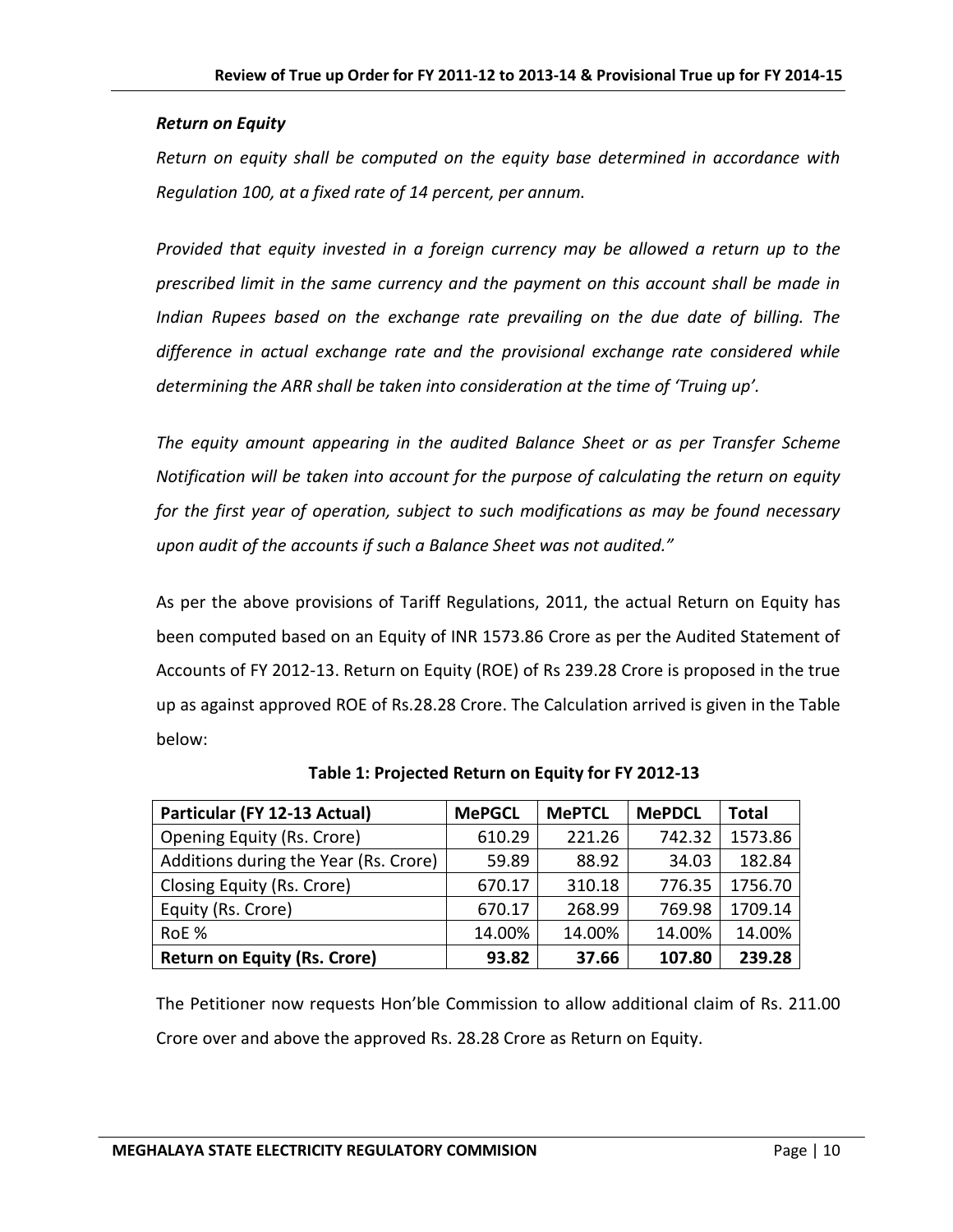#### **Commission's Analysis**

The Commission in the True up orders dated 31.03.2016 held that as per the Government of Meghalaya (Fourth Amendment) notification dated 29.04.2015 equity capital is pending allotment. This has also been disclosed in the statement of Accounts submitted by the licensee for FY 2012-13 vide note 3 as equity Capital pending allotment (Rs. 7,76,35,11,198/-)

As per the Regulation 101 (2), the equity amount appearing in the audited balance sheet or as per Transfer Scheme notification will be taken into account for the purpose of calculating the return on equity for the first year of operation, subject to such modifications as may be found necessary upon audit of the accounts if such balance sheet was not audited.

The Licensee has carried out Generation, Transmission and Distribution business for the FY 2012-13 combined.

The GFA held in the Books of Accounts as on 01.04.2012 and additions during the FY 2012-13 is as detailed in the Table below.

| <b>MePDCL</b>          | Rs. 229.61 Crore |
|------------------------|------------------|
| <b>MePGCL</b>          | Rs. 303.80 Crore |
| <b>MePTCL</b>          | Rs. 63.37 Crore  |
| Total                  | Rs. 569.78 Crore |
| <b>Additions</b>       | Rs. 251.33 Crore |
| <b>Closing Balance</b> | Rs. 848.11 Crore |

### **Table 2: GFA for combined utility**

The licensee has claimed opening Equity at Rs 1573.86 Crore as per the transfer scheme notified by the Government of Meghalaya dated 29.4.2015 and additions during the FY 2012-13 claimed at Rs 182.84 Crore while Computing Return on Equity at Rs.239.28 Crore for review of true up orders for the FY 2012-13.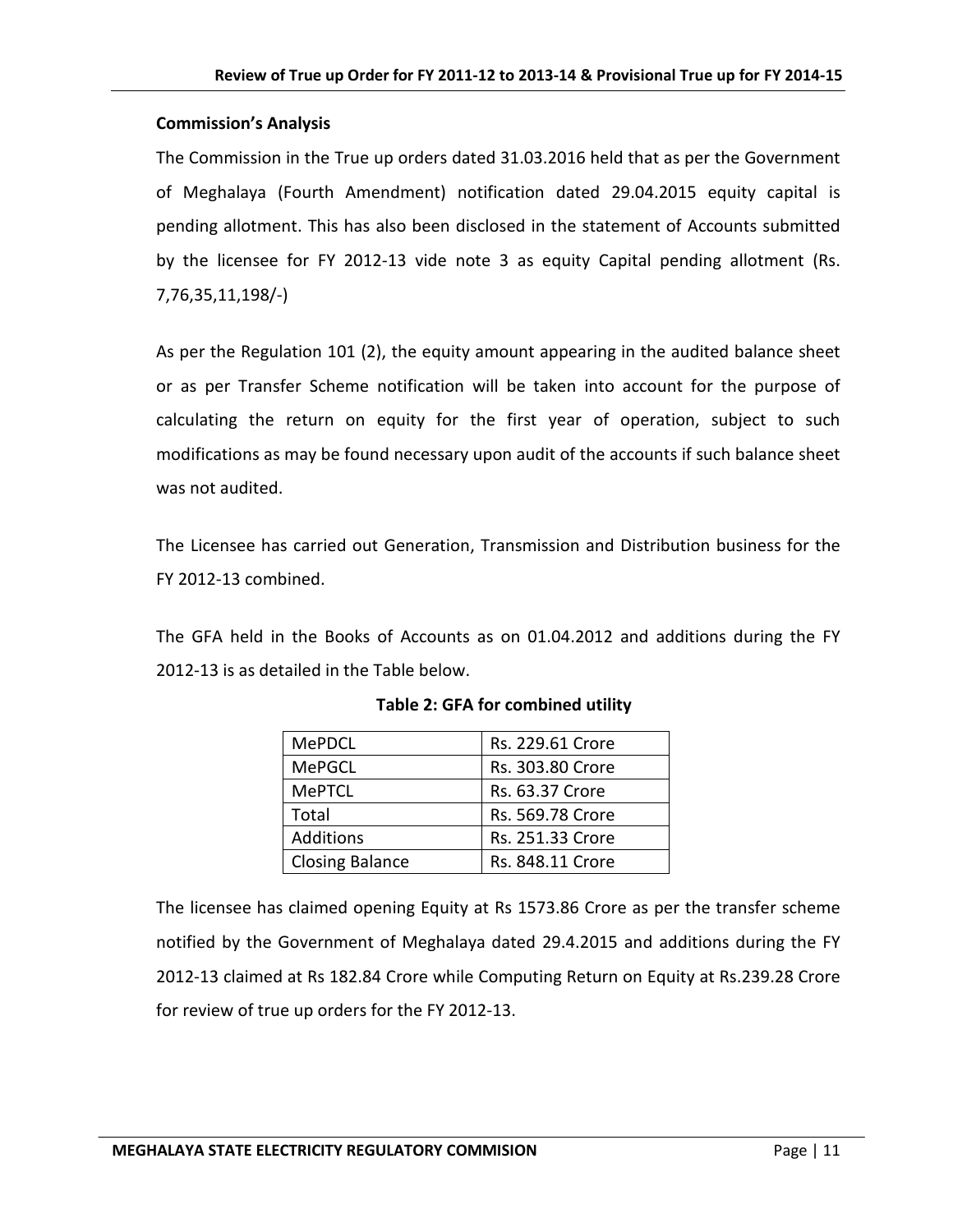The Commission observed that Equity Capital projected does not correspond with the assets base of undivided utility which is at Rs. 848.11 Crore and has not not explained how the equity amount is arrived at.

The Commission would like to refer to the APTEL Judgement dated 17.12.2014 in Appeals No. 142 and 168 of 2013, between Mawana Sugar Ltd VS PSERC and other, and the relevant paragraph is reproduced hereunder:

*"38. Admittedly, the Transfer Scheme as notified by the State Government is not under challenge. However, the State Commission is authorized to carry out a prudence check of the balance sheet. This Tribunal in the past has held that the State Commission is not bound to accept the figures as given in the audited balance sheet in to and can determine the return on equity and other expenses after prudence check. In this case, there was no induction of fresh funds and the equity as on the date of transfer has been increased from Rs. 2946.11 crores to Rs. 6687.26 crores. The increase as explained by PSPCL in their letter dated 26.2.2013 is on account of treating the consumer contribution and grants and subsidies towards the capital assets as standing in the audited accounts of the Electricity Board as equity. In our opinion, the State Commission should have allowed return on equity on the actual equity of Rs. 2946.11 crores to be apportioned to PSPCL and PSTCL."*

The Commission in the circumstances, considers as per the Books of Accounts, the equity capital shall be Computed on the Gross Fixed Assets and additions during the year to be compliant with the requirement of Regulation 100 of MSERC Regulation, 2011. Accordingly, the Equity Capital and Return on Equity is computed in the Table given below:

| $1.00018$ at $1.10001$ at $0.0001$ and $0.001$ at $0.0001$ at $0.0001$ and $0.0001$ |                  |
|-------------------------------------------------------------------------------------|------------------|
| GFA as on 01.04.2012                                                                | Rs. 596.78 Crore |
| Addition during the year 2012-13                                                    | Rs. 251.33 Crore |
| GFA as on 30.03.2013                                                                | Rs. 848.11 Crore |
| Debt: Equity Ratio as per the Regulation 100                                        | 70:30            |
| Amount of Debt                                                                      | Rs. 593.67 Crore |
| Amount of Equity                                                                    | Rs. 254.43 Crore |
| Return on equity at 14%                                                             | Rs. 35.62 Crore  |
|                                                                                     |                  |

**Table 3: Approved Equity and Return on Equity**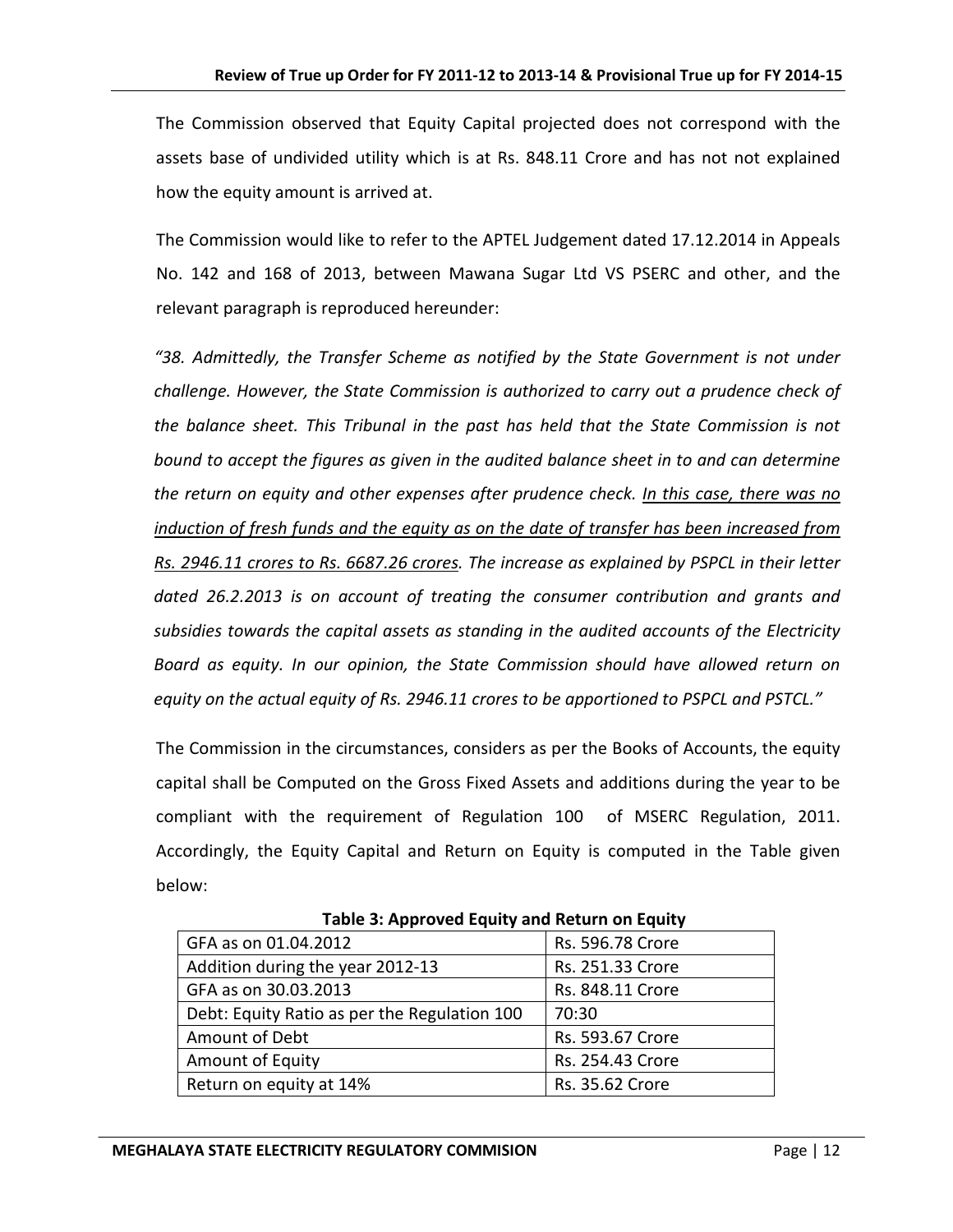The Commission approves Rs. 35.62 Crore towards Return on Equity in the Review for FY 2012-13.

### **Revenue from Sale of Power outside the State**

#### **Petitioner's Submission**

In FY 2012-13, MePDCL had a total surplus of 144.17 MU which was sold at an average rate of Rs. 1.75/kWh depending upon the market rates which were prevailing at that point of time. However, the Commission has considered the sale of 144.17 MU at a deemed rate of Rs. 3/kWh and as such considered an additional deemed revenue of Rs. 18.02 Crore.

In this context, MePDCL would like to submit that the power availability for MePDCL is mainly from hydro sources which in turn depend largely on the amount of rainfall received. As such, a large amount of surplus power which is available for MePDCL is not fixed and varies greatly depending on the weather and rainfall. During the last few years, the monsoon has been erratic in respect of intensity and distribution. This restricts MePDCL to enter into bilateral contracts which requires a fixed commitment to supply during a specified period. However, MePDCL is not in a position to commit surplus/deficit availability in advance. As such, the surplus availability is sold mainly through day-ahead exchange markets, through swapping or through Unscheduled Interchange / Deviation Settlement Mechanism (UI/DSM). It may also be stated that drawal of power through UI/DSM is unavoidable. Furthermore, on many occasions, we are compelled to sell power at short notice due to extreme weather conditions like storms, heavy rainfall causing damage to distribution lines and sudden load crash. Under this situation, the average rate of per unit revenue is totally dependent on the market and as such, it is not justified to assume a deemed rate of Rs. 3/kWh for sale of power outside the State and instead the actual rate should be taken.

Further, it is important to note that the total sale of surplus power at an actual rate of Rs. 1.75/kWh, includes swapping wherein the power is not sold directly but rather swapped for an equal quantum of power to be purchased at some other period of time. The energy charges are not incurred for swapping arrangements, however only transmission,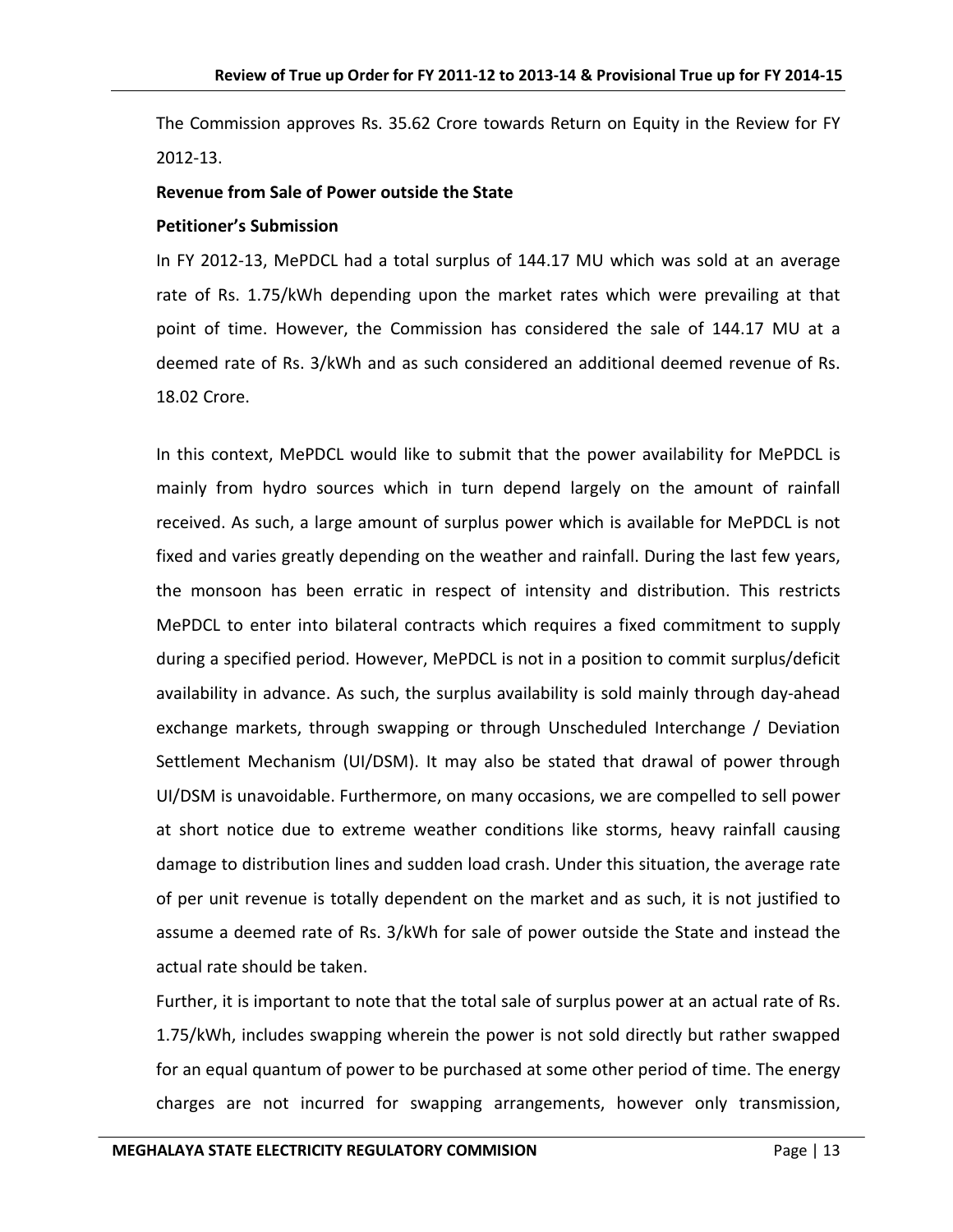wheeling charges and losses apply. In other words, there is no revenue earned for supply of power nor there is any cost required to be paid for purchase of power under swapping arrangement other than transmission, wheeling charges and losses. This is also reflected in the low cost of power purchased through swapping.

It is pertinent to note that the average rate of short term power purchased in FY 2012-13 was Rs. 2.07 per unit for a total quantum of 270.85 MU. This is much lower than the approved power purchase cost of Rs. 4/kWh, as approved by the Hon'ble Commission in the order dated 20<sup>th</sup> January 2012. However, in the impugned true-up order dated 31<sup>st</sup> March 2016, the Hon'ble Commission has considered the actual rate of Rs. 2.07 per unit for approving the power purchase cost and the benefit of reduced power purchase rate has already been passed on to the consumers. The actual rate of Rs. 2.07 per unit has been achieved because a significant quantum of power has been purchased through swapping arrangements, which in turn is linked to the low rate of per unit revenue realized from sale of surplus power.

As such, it is not justified to consider the effect of swapping in a lower rate of power purchase and pass the benefit to the consumers under power purchase, and at the same time, penalize the licensee for a low rate of per unit revenue from sale of surplus power. The rate of short term power purchase and sale are low since it includes a substantial quantum of swapping arrangement. In this regard, MePDCL is submitting the breakup of quantum of power sold through swapping, UI, IEX, bilateral etc. for kind consideration of the Hon'ble Commission. The breakup of revenue from short term sale is as submitted below. From the Table, it is observed that the average rate of short term power sold (excluding swapping) is Rs. 2.93 per unit which is close the approved norm of Rs. 3 per unit.

| SI.<br>No. | <b>Source</b>    | <b>Quantum of power</b><br>sold in FY 2012-13<br>(MU) | <b>Total Cost</b><br>(Rs. Crore) | Average rate<br>of power sold<br>(Rs./kWh) |
|------------|------------------|-------------------------------------------------------|----------------------------------|--------------------------------------------|
|            | <b>Bilateral</b> | 0.00                                                  | 0.00                             |                                            |
|            | Swapping         | 56.63                                                 | 0.00                             | 0.OC                                       |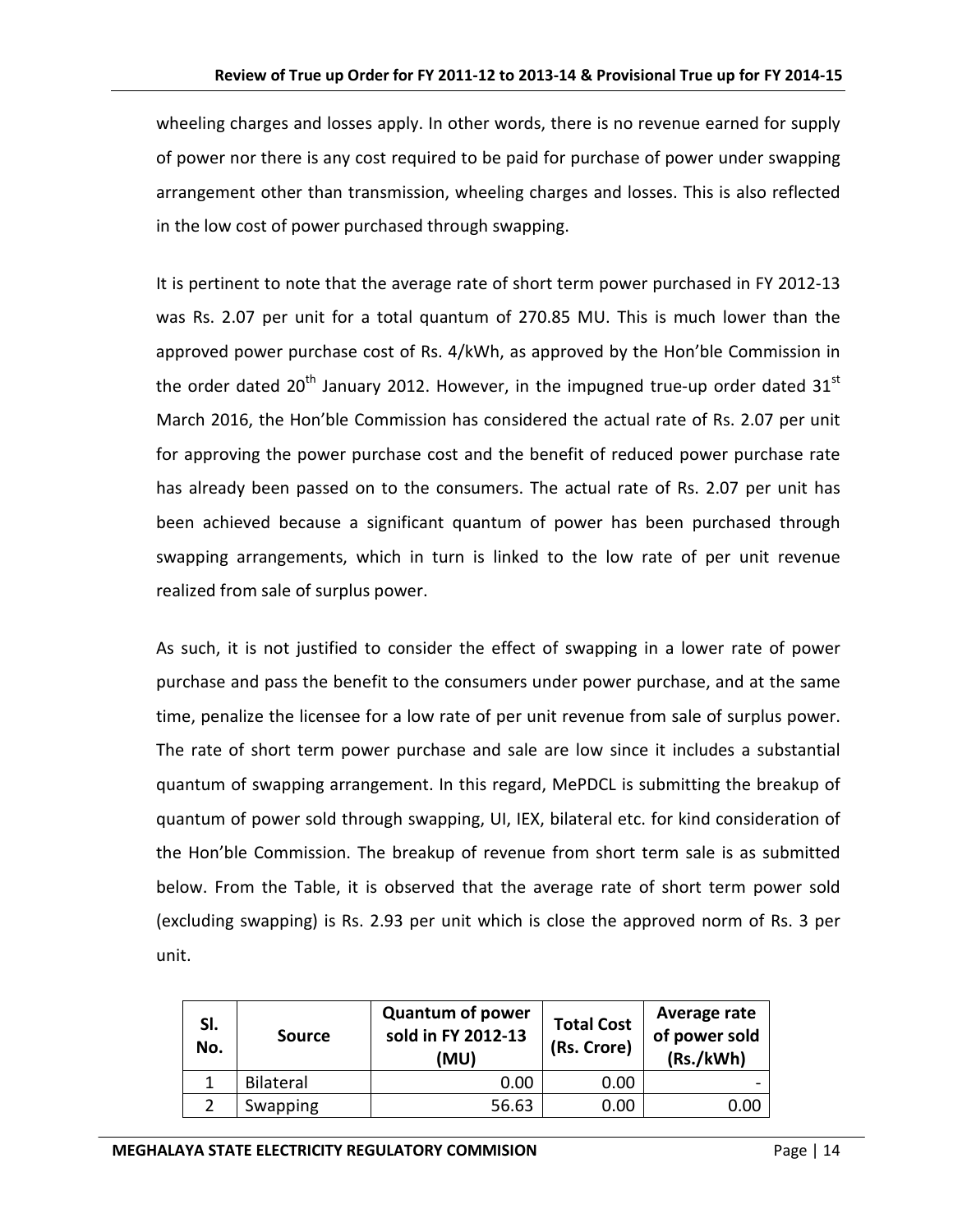| SI.<br>No. | <b>Source</b> | <b>Quantum of power</b><br>sold in FY 2012-13<br>(MU) | <b>Total Cost</b><br>(Rs. Crore) | Average rate<br>of power sold<br>(Rs./kWh) |
|------------|---------------|-------------------------------------------------------|----------------------------------|--------------------------------------------|
| 3          | IEX.          | 28.91                                                 | 8.83                             | 3.05                                       |
|            | UI/DSM        | 58.63                                                 | 16.40                            | 2.80                                       |
|            | Total         | 144.17                                                | 25.23                            | 1.75                                       |

In view of the above submissions and the data submitted, we request the Hon'ble Commission to kindly review the decision of considering deemed revenue of Rs. 18.02 Crore and consider the revenue from short term sale of surplus power as per actuals.

#### **Commission's Analysis**

The Commission in the Tariff Order dated 20.01.2012 for the FY 2012-13 had approved the average power purchase cost at Rs. 2.78/kWh for procurement of 1272.27 MU from various generators. The Commission had approved Rs. 4/kWh for purchase of power from other sources. The licensee has sold surplus power outside state for a less than average purchase price.

The licensee had purchased 270.85 MU in the bilateral process without the prior approval of the Commission, in deviation of the directions issued in the Tariff Order dated 20.01.2012 and deviation of Regulations 93 (1) of MSERC Regulations 2011.

The Licensee should optimize the power purchase, fore-casting the requirement for ensuing year on monthly basis and properly capture the seasonality in demand as per Regulations.

The Commission expects that the licensee shall follow the Regulations formulated which are mandatory while adopting the performance parameters, laid down in the Regulations.

The Commission considering the submission of Licensee in the review Petition approved the sale of surplus power outside state as projected at Rs. 1.75/kWh under the circumstances explained by the Petitioner. Accordingly, the revised ARR as given below is considered for FY 2012-13.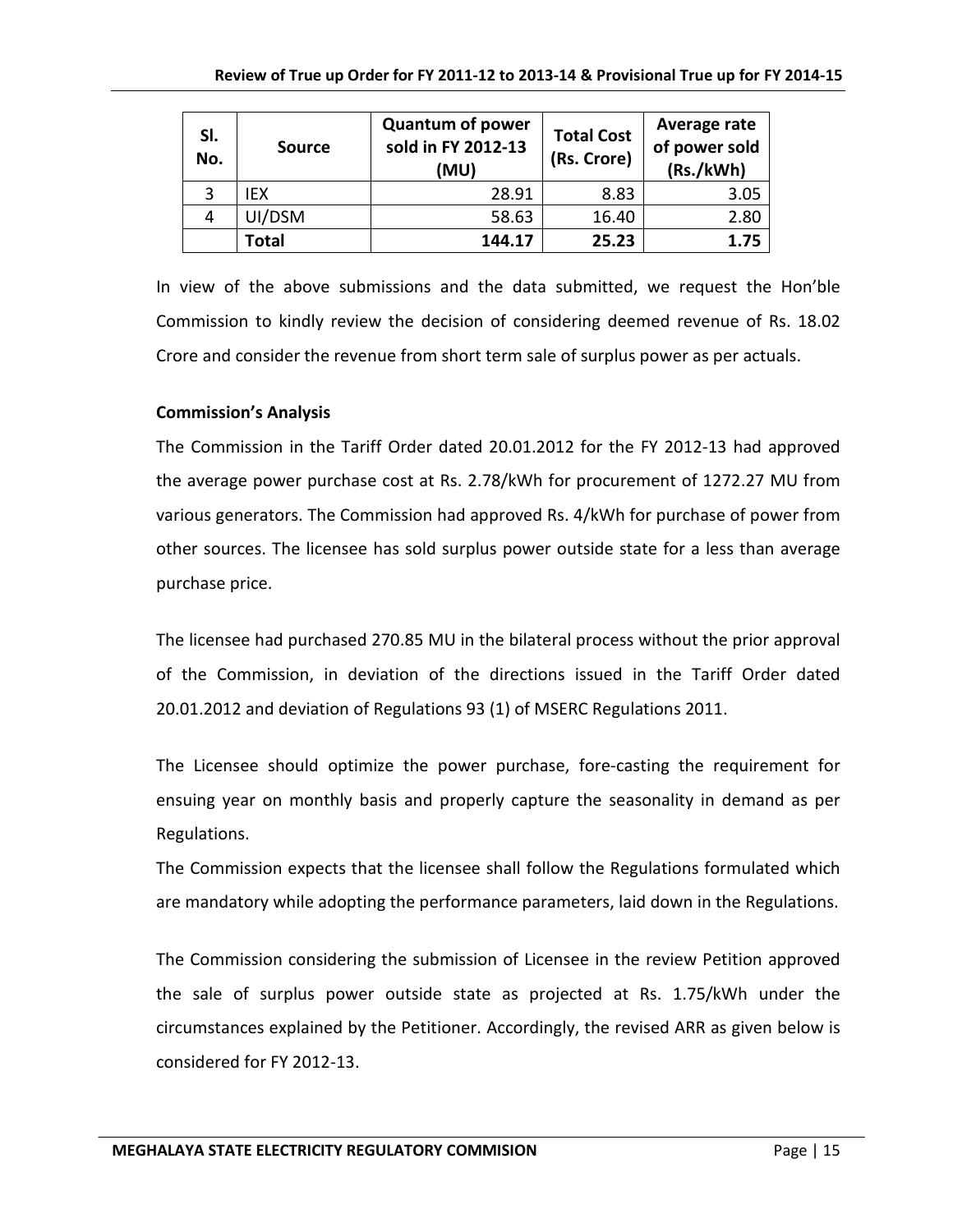|                |                                     | Approved    | <b>Claimed for</b> | <b>Now</b>  |
|----------------|-------------------------------------|-------------|--------------------|-------------|
| SI.            | <b>Particulars</b>                  | for True up | <b>Review</b>      | approved    |
| No.            |                                     | (Rs. Crore) | (Rs. Crore)        | (Rs. Crore) |
| $\mathbf{1}$   | <b>Cost of Power Purchase</b>       | 299.42      |                    | 299.42      |
| $\overline{2}$ | <b>R&amp;M Expenses</b>             | 15.00       |                    | 15.00       |
| 3              | <b>Employee Cost</b>                | 183.97      |                    | 183.97      |
| 4              | A&G Expenses                        | 8.73        |                    | 8.73        |
| 5              | Depreciation                        | 31.64       |                    | 31.64       |
| 6              | <b>Interest and Finance Charges</b> | 50.70       |                    | 50.70       |
|                | (including working capital)         |             |                    |             |
| 7              | Return on Equity                    | 28.28       | 239.28             | 35.62       |
| 8              | <b>Gross ARR</b>                    | 617.74      | 239.28             | 625.08      |
| 9              | Less: Non Tariff Income             | 103.57      |                    | 103.57      |
| 10             | Les: RE Subsidy                     | 10.37       |                    | 10.37       |
| 11             | Less: Amortisation                  | 7.19        |                    | 7.19        |
| 12             | <b>Net ARR</b>                      | 496.61      |                    | 503.95      |
| 13             | <b>Revenue from Tariffs</b>         | 464.53      | 446.50             | 446.51      |
| 14             | Penalty for AT&C losses             | 16.75       |                    | 16.75       |
| 15             | <b>Net Gap/Surplus</b>              | 15.33       |                    | 40.69       |

**Table 4: ARR for FY 2012-13 (Provisional) Review**

### **III. Truing up of FY 2013-14**

#### **Return on Equity**

### **Petitioners Submission**

It is submitted that the return on equity is computed as per Regulation 100 and 101 of the Tariff Regulations, 2011. The relevant provisions have been produced earlier in the above clauses.

As per the above provisions of Tariff Regulations, 2011, the computation of Return on Equity is shown below:

|                |                                |          |               | (Rs. Crore)             |
|----------------|--------------------------------|----------|---------------|-------------------------|
| Sl. No.        | <b>Particulars</b>             | Approved | <b>Actual</b> | <b>Additional Claim</b> |
| $\mathbf 1$    | Opening Equity for the<br>Year | 67.33    | 776.40        |                         |
| $\overline{2}$ | Closing Equity for the<br>Year | 67.33    | 786.40        |                         |
| 3              | Average Equity for the<br>Year | 67.33    | 781.40        |                         |
| 4              | Rate of return                 | 14.00%   | 14.00%        |                         |
| 5              | <b>Return on Equity</b>        | 9.43     | 109.40        | 99.97                   |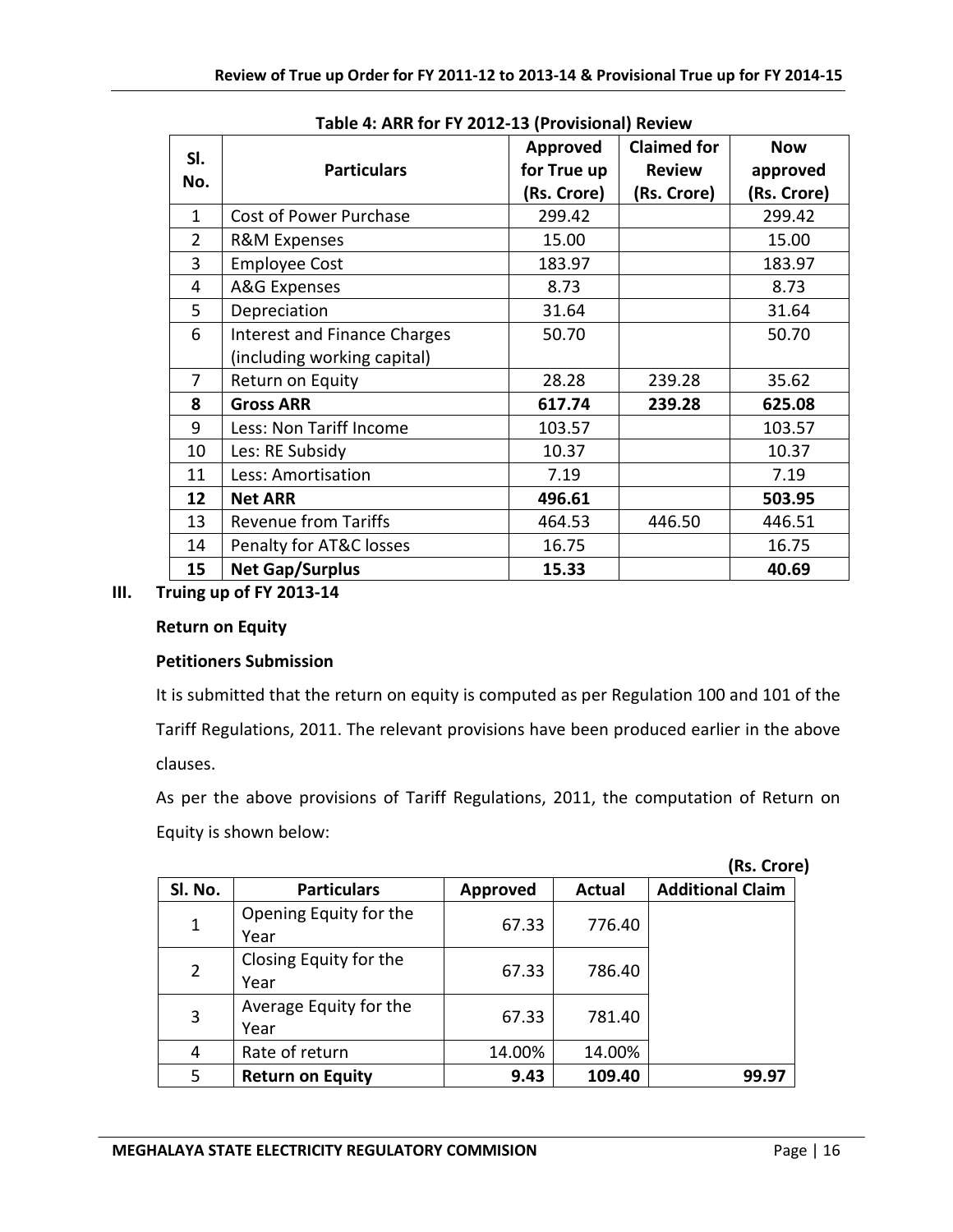It is submitted that the Hon'ble Commission had allowed return on equity of Rs. 9.43 Crore considering Rs. 202.00 Crore equity to all three entities. As such, the petitioner requests the Hon'ble Commission to kindly review the return on equity and approve the same as Rs. 109.40 Crore as per the Audited Statement of Accounts. In this context, it may be noted that the pending allotment of shares as reflected in the balance sheet of FY 2013-14 has already been converted into paid up shares in FY 2015-16.

#### **Commission's Analysis**

The Commission observed that equity capital projected does not correspond with the assets base of undivided utility for fulfillment of Regulations.

The Commission would like to refer to the APTEL judgment dated 17.12.2014 in Appeals No. 142 and 168 of 2013 between Mawara Sugar Ltd Vs PSERC and others, and the relevant paragraph of the above Judgement has been reproduced for the analysis of review of true up for FY 2012-13 in the Page No. 12 of this Order.

The Commission in the circumstances considers the figures as per the books of accounts and the equity capital shall be computed on the gross fixed assets and additions during the year to be compliant with the requirement of Regulations.

The Generation and Transmission utilities have been functioning separately with effect from 01.04.2013. The equity capital considered for undivided utility for FY 2012-13 has been segregated based on the opening GFA of three utilities as appeared in the statement of Accounts for FY 2013-14. The GFA for MePDCL is considered at Rs. 321.84 Crore and equity capital arrived at Rs 97.31 Crore for FY 2013-14 in the ratio of 70:30.

Accordingly the return on equity is computed in the Table given below:

**Table 5: GFA & Return on equity for FY 2013-14 (MePDCL)**

|                                   | (Rs. Crore) |
|-----------------------------------|-------------|
| <b>Particulars</b>                | Amount      |
| GFA as on 31.3.2013               | 321.84 Cr   |
| Additions during the year 2013-14 | 2.53 Cr     |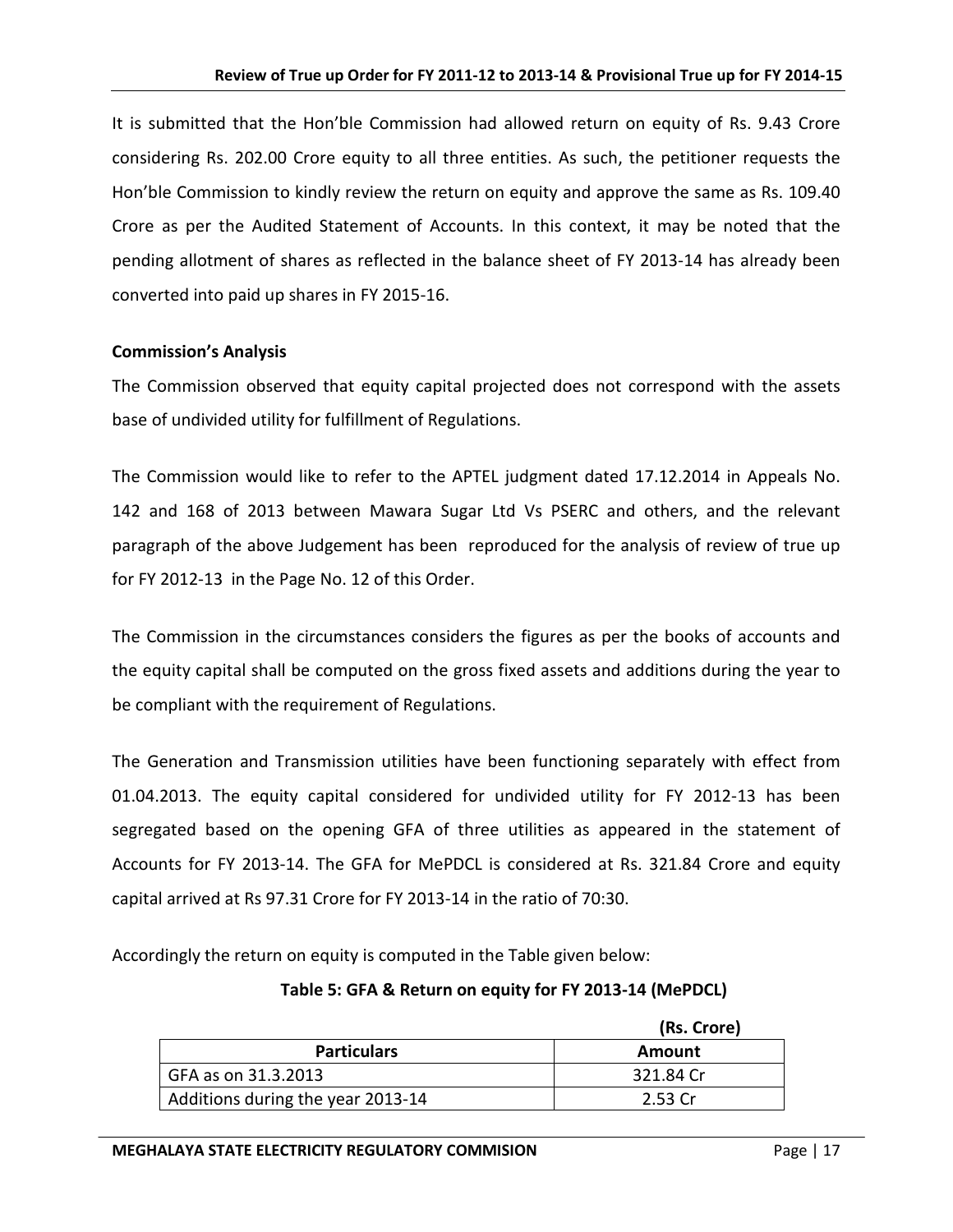| <b>Particulars</b>      | <b>Amount</b> |  |
|-------------------------|---------------|--|
| <b>Closing GFA</b>      | 324.37 Cr     |  |
| Debit equity Ratio      | 70:30         |  |
| Debit                   | 227.06 Cr     |  |
| Equity                  | 97.31 Cr      |  |
| Return on equity at 14% | Rs. 13.62 CR  |  |

**The Commission approves Return on equity at Rs. 13.62 Crore in the review for the FY 2013-14.**

#### **Depreciation**

#### **Petitioners Submission**

While allowing depreciation for FY 2013-14, the Hon'ble Commission has calculated the depreciation based on the asset base booked in the audited accounts and subtracted the depreciation from the assets funded through grants and consumer contribution as per Regulation 78 of MSERC Tariff Regulations 2011.

However, the total value of assets funded through grants and consumer contribution, which is calculated as Rs. 111.1 Crore, is not matching with the average booked value of grants and consumer contributions as per the audited accounts of FY 2013-14. Since, the total asset base taken by the Commission is as per the average value of gross fixed assets booked in the accounts (which is Rs. 322.8 Crore) of FY 2013-14, the value of assets funded through grants and consumer contribution should also match with the average value of grants and consumer contribution as per the audited accounts of FY 2013-14. As per the audited accounts of FY 2013-14, the average amount of grants and consumer contribution is calculated below:

|            |                                        |                     |                     | (Rs. Crore)                       |
|------------|----------------------------------------|---------------------|---------------------|-----------------------------------|
| SI.<br>No. | <b>Particulars</b>                     | As on<br>31.03.2013 | As on<br>31.03.2014 | Average<br>value in<br>FY 2013-14 |
| 1          | <b>Grants and subsidies of MePDCL</b>  | 60.83               | 77.47               | 69.15                             |
| 2          | <b>Consumer Contribution of MePDCL</b> | 17.85               | 23.40               | 20.63                             |
| 3          | 1/3 of Grants and subsidies of MeECL   | 0.00                | 0.00                | 0.00                              |
|            | <b>TOTAL</b>                           | 78.68               | 100.87              | 89.78                             |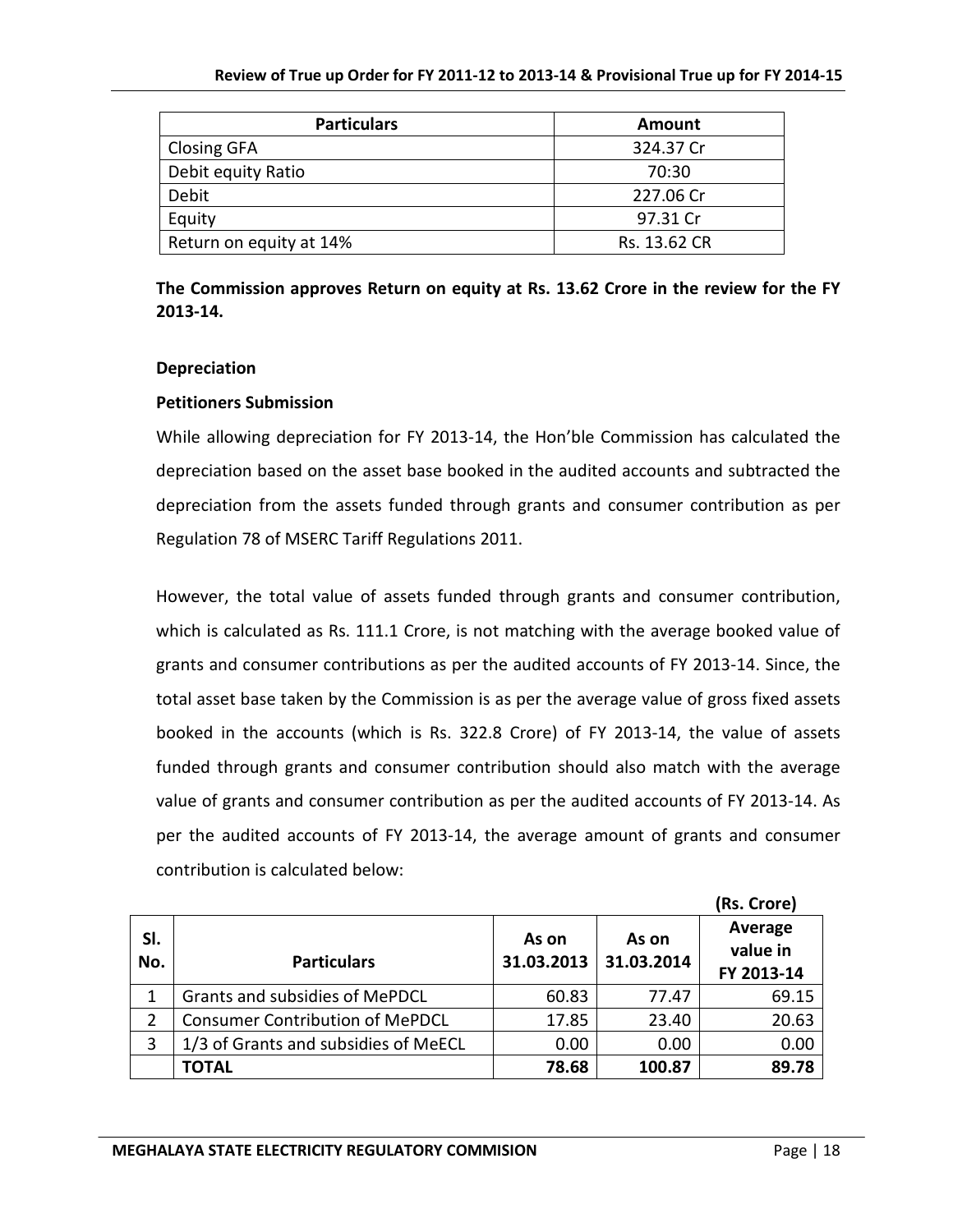As such, the average value of grants and consumer contribution is coming as Rs. 89.78 Crore as against Rs. 111.1 Crore used by in the impugned order. The Hon'ble Commission is requested to review the calculation for depreciation on grants and consumer contribution and consider the same as provided below as per accounts:

| SI. No.       | <b>Particulars</b>                                                                                     | Amount<br>(Rs. Crore) |
|---------------|--------------------------------------------------------------------------------------------------------|-----------------------|
| 1             | Average Assets funded through grants and consumer<br>contribution in FY 2013-14                        | 89.78                 |
| $\mathcal{P}$ | Average rate of depreciation (same as considered by<br>the Commission in the impugned order)           | 4.73%                 |
| 3             | Actual deduction of depreciation on assets funded<br>through grants and consumer contribution $(=1*2)$ | 4.25                  |
| 4             | Depreciation on Grants and consumer contribution<br>considered by the Commission                       | 5.26                  |
| 5             | Additional Depreciation claimed under the review<br>petition (4-3)                                     | 1.01                  |

#### **Commission's Analysis**

As per the audited statement of accounts depreciation as per (profit & loss account) note 23 net of amortization is reported at Rs. 11.50 Crore. Adding the 1/3<sup>rd</sup> share of MeECL for Rs. 0.26 Crore MePDCL claimed Rs. 11.76 Crore for true-up of FY 2013-14, projecting GFA at Rs 356.82 Crore for which details are not made available.

As per Regulation 78, the Commission approved depreciation at Rs. 10.00 Crore for trueup of FY 2013-14, after deducting the value of assets created with the Grants and consumer contributions as per the Table 5.5 of Tariff Order dated 31.03.2016. The Commission after prudent check of the details, the Depreciation has been reworked as per the Table below:

| SI.<br>No. | <b>Particulates</b>         | As on<br>31.03.2013 | As on<br>31.03.2014 | Average |
|------------|-----------------------------|---------------------|---------------------|---------|
|            | <b>Grants and subsidies</b> | 60.83               | 77.47               | 69.15   |

**2 Consumer Contribution 17.85 23.40 20.63**

**3 1/3 Grants and subsidies of MeECL - - -**

**Table 6: Approved Depreciation for FY 2013-14 Review True up**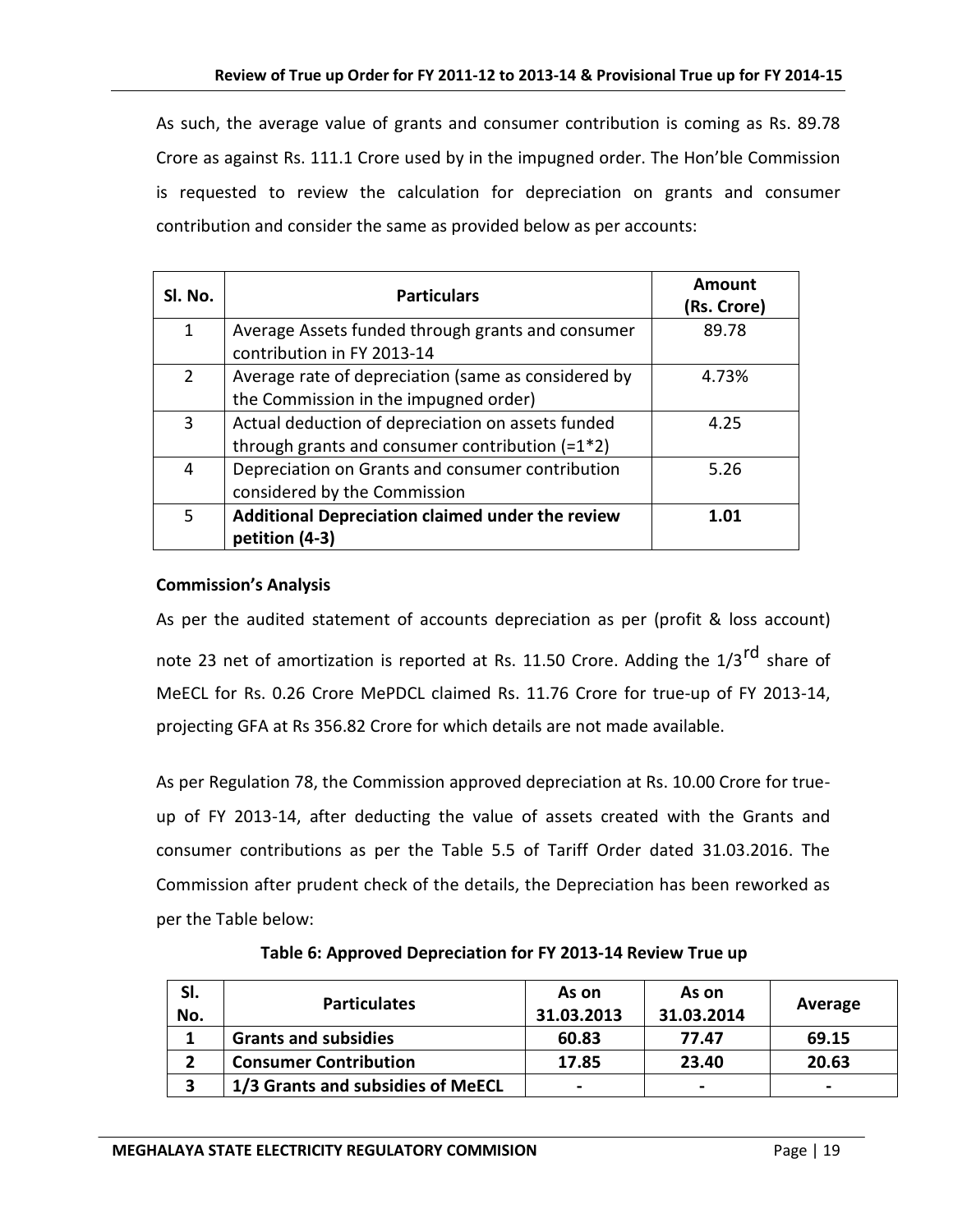| SI.<br>No.                                                           | <b>Particulates</b> | As on<br>31.03.2013 | As on<br>31.03.2014 | Average      |
|----------------------------------------------------------------------|---------------------|---------------------|---------------------|--------------|
|                                                                      | <b>Total</b>        | 76.68               | 100.87              | 89.78        |
| Average Grants and Subsidies                                         | Rs. 89.78 Cr        |                     |                     |              |
| Depreciation approved for the FY 2013-14                             | Rs. 15.26 Cr        |                     |                     |              |
| Deduction of Depreciation on the Average Grants and contributions at | Rs. 4.25 Cr         |                     |                     |              |
| 4.73% (89.73X4.73%)                                                  |                     |                     |                     |              |
| Depreciation to be allowed in the Review for FY 2013-14              |                     |                     |                     | Rs. 11.01 Cr |

The True up orders for FY 2013-14 were considered as provisional by the Commission, (in the absence of C&AG Audit Report) and are subject to re-adjustment after filing of the Petition along with C&AG report. The Commission in its approach vide Para 1.6 Page No. 7, 8 and 11 of Tariff Orders dated 31.03.2016 had mentioned categorically, that the true up orders approved are interim and subject to revision on filing of C&AG audit report. The licensee shall comply with the directions of the Commission.

The Commission considers Depreciation for FY 2013-14 in the Review exercise at Rs. 11.01 Crore.

### **Revenue from Sale of Power Out Side State**

### **Petitioners Submission**

Similar to FY 2012-13, MePDCL had a total surplus of 309.52 MU in FY 2013-14 which was sold at an average rate of Rs. 1.26/kWh depending upon the power exchange rates which were prevailing at that point of time and which is beyond the control of MePDCL. However, the Commission has considered the sale of 158.97 MU (units sold except banking) at a deemed rate of Rs. 3.60/kWh (as against the actual rate of Rs. 2.46/ kWh) and as such considered an additional deemed revenue of Rs. 18.09 Crore.

In this context, MePDCL would like to re-iterate that the power availability for MePDCL is mainly from hydro sources which in turn depend largely on amount of rainfall received. As such, a large amount of surplus power which is available for MePDCL is not fixed and varies greatly depending on the weather and rainfall. It may also be stated that drawal of power through UI/DSM is unavoidable. Furthermore, on many occasions, we are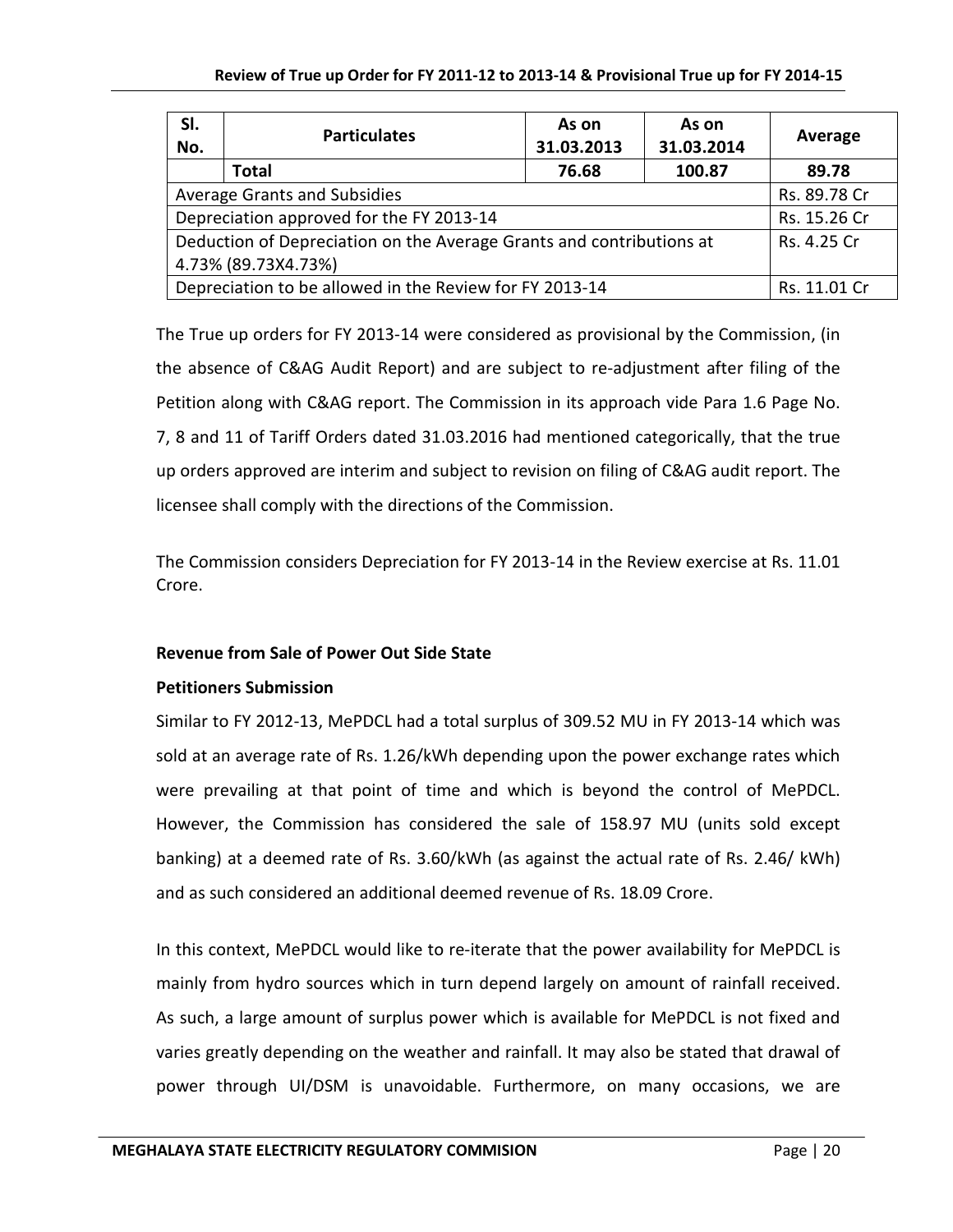compelled to sell power at short notice due to extreme weather conditions like storms, heavy rainfall causing damage to distribution lines and sudden load crash. This restricts MePDCL to enter into bilateral contracts which requires a fixed commitment to supply during a specified period. However, MePDCL is not in a position to commit surplus availability in advance. As such, the surplus availability is sold mainly through day-ahead exchange markets, through swapping or through Un-scheduled Interchange/Deviation Settlement Mechanism (UI/DSM). Under this situation, the average rate of per unit revenue is totally dependent on the market and as such, it is not justified to assume a deemed rate of Rs. 3.6/kWh for sale of power outside the state and instead the actual rate should be taken.

In view of the above submissions, we request the Hon'ble Commission to kindly review the decision of considering deemed revenue of Rs. 18.09 Crore and consider the revenue from short term sale of surplus power as per actual.

#### **Commission's Analysis**

The Commission in the Tariff Order dated 30.03.2013 for the FY 2013-14 had approved the average power purchase cost at Rs. 2.29/kWh for procurement of 2276 MU from various generators.

The licensee had purchased 1870 MU, and 309.52 MU surplus power sold outside state at Rs. 2.46/kWh which is less than average procurement rates in the True up at Rs. 2.80/ kWh. The Commission in its Order for FY 2013-14 allowed Rs. 3.60/kWh as the minimum rate for sale of power and computed its revenue. MePDCL has not followed the guidelines of Regulations 93 (1) of MSERC Regulations 2011.

The Licensee should optimize the power purchase, fore-casting the requirement for ensuing year on monthly basis and properly capture the seasonality in demand as per Regulations.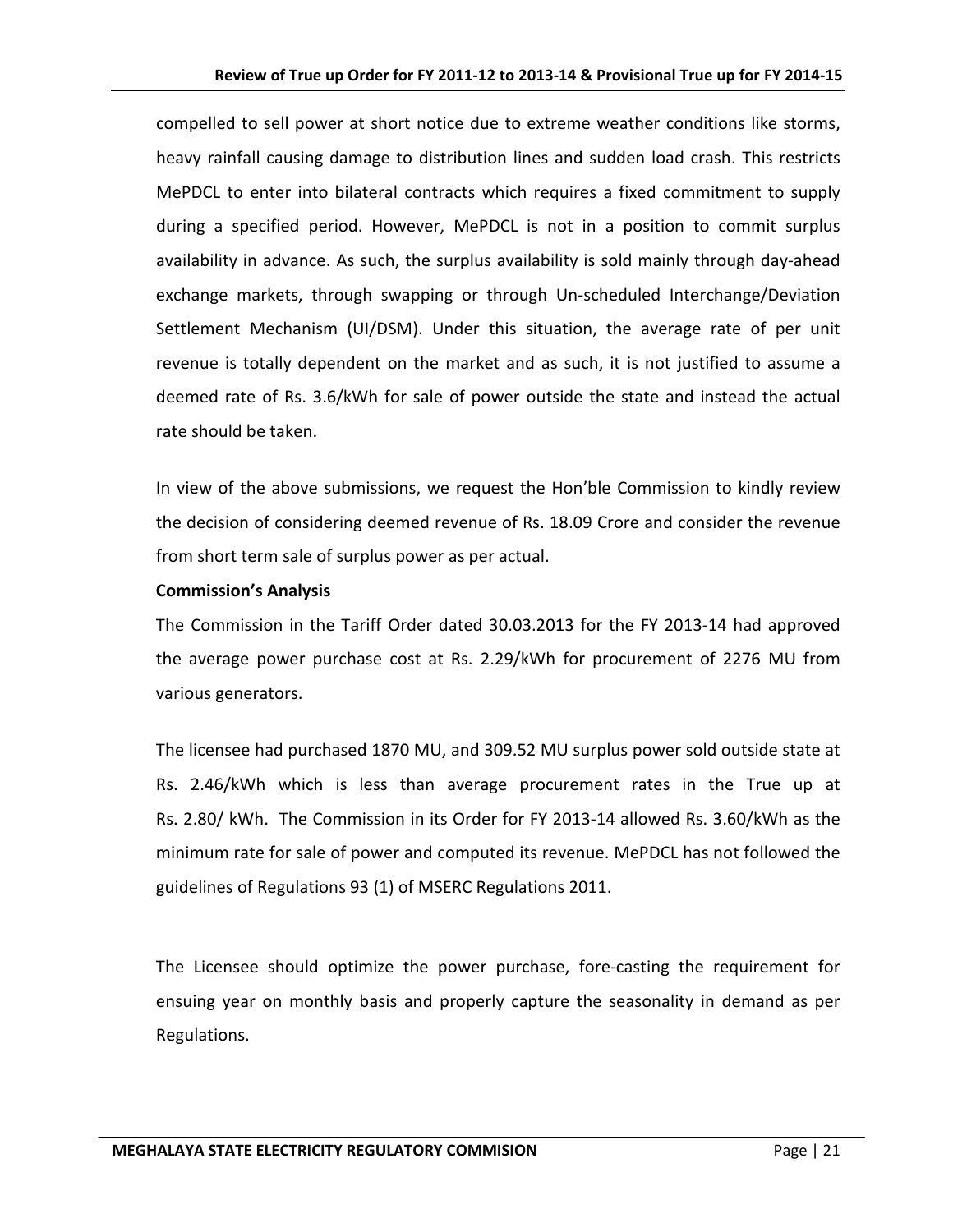The Commission expects that the licensee shall follow the Regulations formulated which are mandatory while adopting the performance parameters, laid down in the Regulations.

The Commission considering the submission of Licensee in the review Petition approved the sale of surplus power outside the state as projected at Rs. 2.46 kWh.

#### **Penalty for AT&C loss FY 2013-14**

#### **Petitioner's Submission**

As per MSERC Tariff Regulations 2011, the Hon'ble Commission has calculated the penalty for AT&C loss calculation based on the AT&C loss calculation of 42.16% as against the MePDCL figures of 36.69%. The difference in AT&C loss calculation is due to the difference in collection efficiency which in turn is because of the difference in the figures of "Revenue Billed for Sale of Power within the State". The revenue from sale of power within the state has been considered as Rs. 440.2 Crore as per the audited statement of accounts. However, the Commission has considered the figure of Rs. 481.77 Crore in the calculation of AT&C losses.

In this regard, it is inferred that the Commission has added the delayed payment surcharge figure of Rs. 41.57 Crore, appearing in the books of accounts of FY 2013-14. This is based on the note of the Commission in Table 5.7 of the impugned order.

In this context, it is submitted that the inclusion of delayed payment surcharge in revenue billed is not correct or justified as the figures of revenue collected also is exclusive of delayed payment surcharge collected from consumers. The receivables from delayed payment surcharge are booked under the accounting head of "23.7 –Miscellaneous" and the same has not been considered to calculate revenue realized from sale of power. The revenue realized of Rs. 405.36 Crore has been calculated based on the Accounting head "23.1-Sundry Debtors from Sale of Power". Further, the calculation method adopted by the Commission for FY 2013-14 is not consistent with the past practices and the Delayed Payment Surcharge has not been added in previous years. As such, the AT&C losses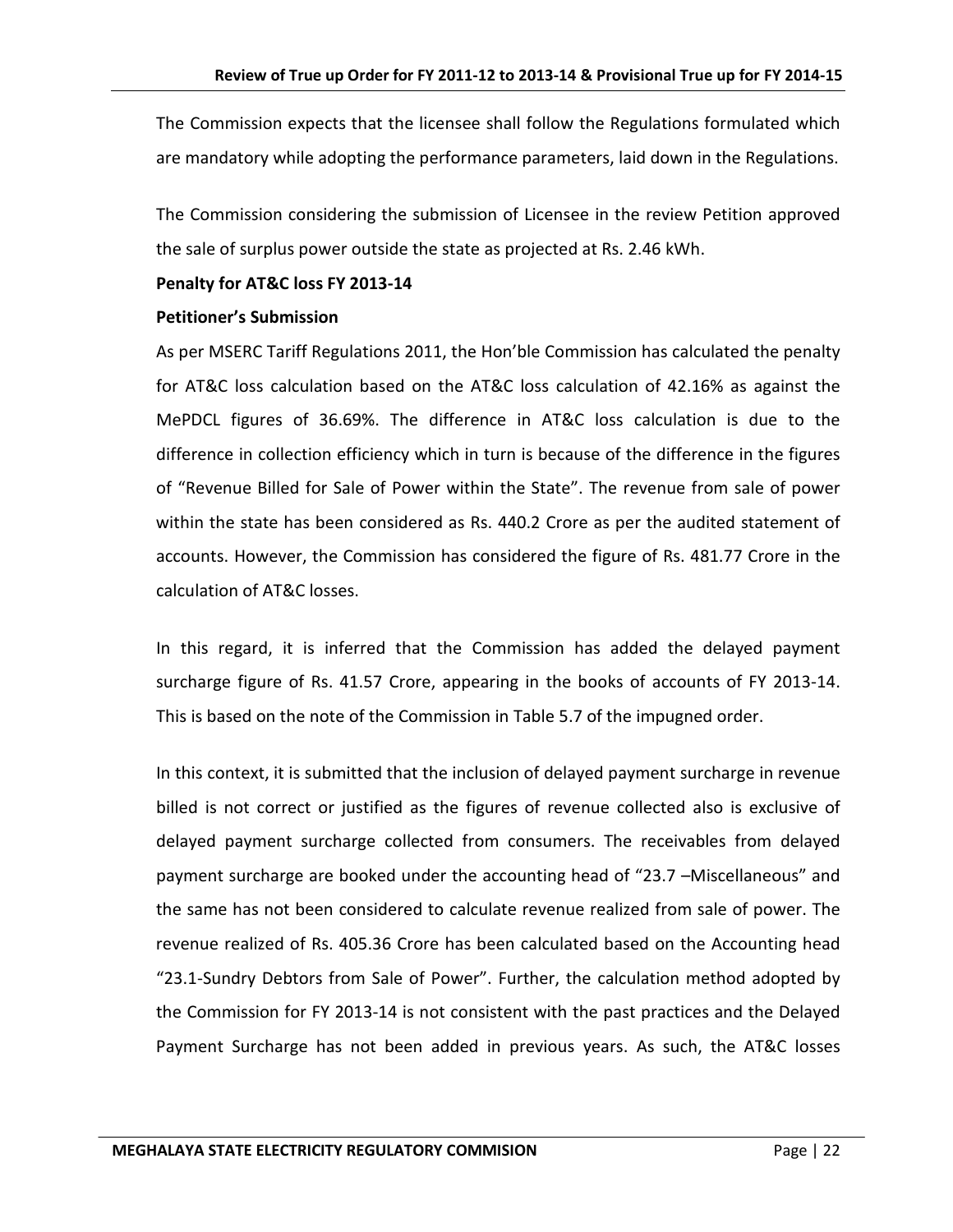should have been considered as 36.69% as per the calculated figures in the petition of MePDCL.

Further, while calculating the penalty of AT&C losses, the Commission has also stated that it has not considered the impact of adjustment resulting from Hon'ble Supreme Court Order dated 28th August 2012 amounting Rs. 77.67 Crore. In this regard, the relevant excerpts from the order are given below:

*"The Petitioner has adjusted Rs. 77.67 Cr. as adjustment due to Supreme Court Order dated 28.08.2012 and computed AT&C Losses at 36.69%. Since the Commission is not considering the adjustment at this stage without proper audit, the Collection Efficiency without considering the above amount shall become 84.14% as per revenue assessment to metered consumers in the State as per audited accounts. Accordingly the Commission has considered 31.26% as T&D Losses and Collection efficiency 84.14% and computed AT&C losses at 42.16% on provisional basis. At a later date, after C&AG certificate on revenue implication on account of Hon'ble Supreme Court Order, it may be corrected if required so."* 

In this regard, it is clarified that the adjustment resulting from Hon'ble Supreme Court Order dated 28<sup>th</sup> August 2012 has no impact on calculation of AT&C losses because the adjustment of Rs. 77.67 Crore has been made only on the receivables from sale of power. This is because the above amount was billed in previous years but not paid by the consumers and as such the same was appearing as receivables in accounts till the same was rectified in the accounts of FY 2012-13 and FY 2013-14 as detailed in the petition. As such, there is no impact of the same on the actual revenue billed in the year as well as the actual revenue collected in FY 2013-14. The petitioner has only tried to validate the figures of revenue collected from books of accounts by using the formula of:

Revenue Collected in a Year = Opening balance of receivables in the year + Revenue Billed during the year – Closing Balance of receivables for the year.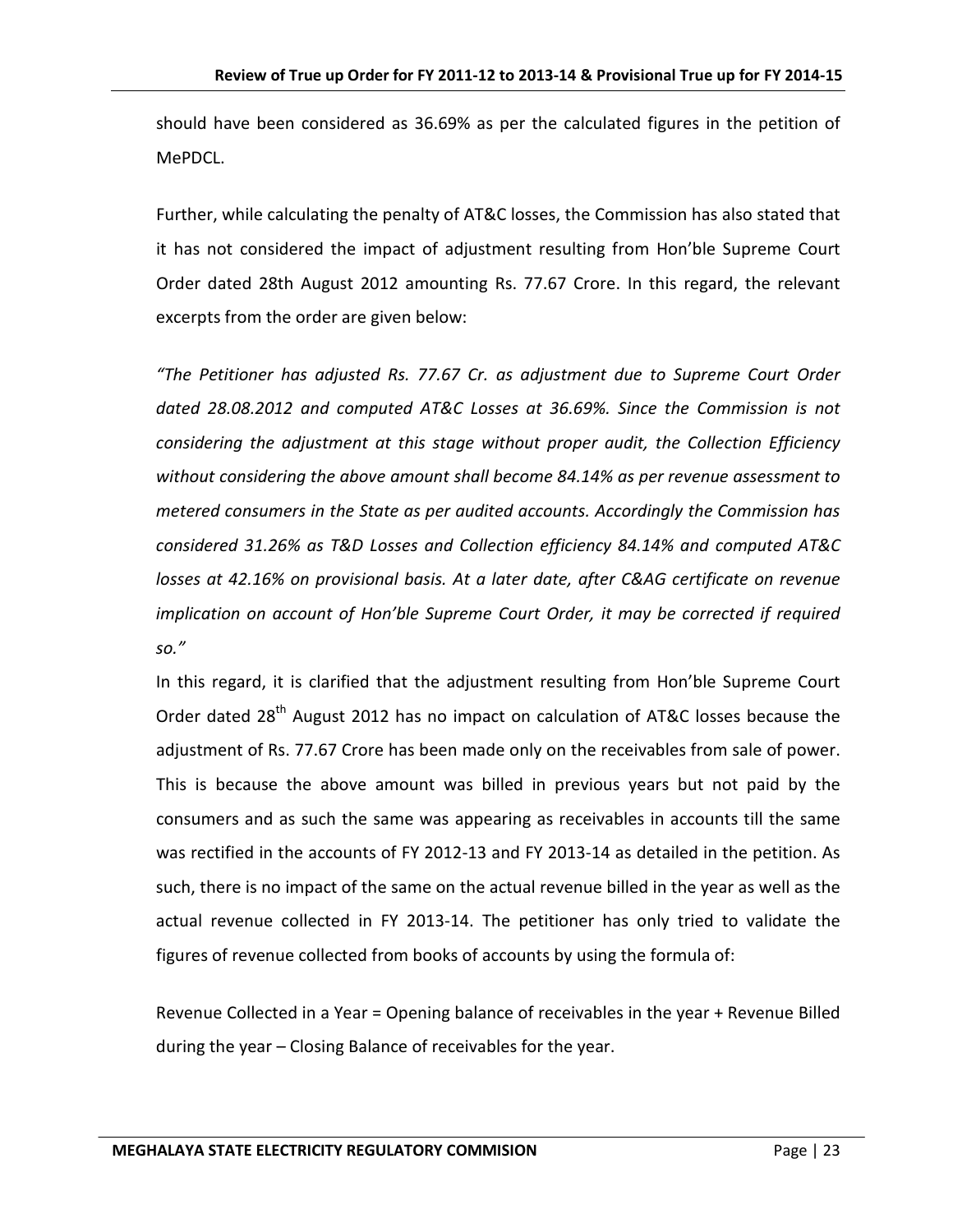Since the closing balance of receivables in the accounts has been adjusted based on the Supreme Court Order, Accordingly, the same has been considered to validate the actual figure of revenue collection. In other words, the actual figure of revenue billed and revenue collected in FY 2013-14 is Rs. 440.20 Crore and Rs.405.36 Crore respectively, as stated in the petition and there is no adjustment made in this figures due to Supreme Court Order.

As such, the actual AT&C losses in FY 2013-14 is 36.69% as stated in the petition, which is 4.5% less than the actual AT&C losses of FY 2012-13 which is 41.26%. This implies that there should not be any penalty for AT&C loss reduction as the AT&C losses have reduced by more than the normative reduction of 3%. Based on this, it is requested to review the penalty calculation and allow an additional amount of Rs. 17.16 Crore for truing up purpose.

#### **Commission's Analysis**

The Commission had considered the collection efficiency at 84.14%. Considering Revenue billed to the consumers within the State at Rs. 481.77 Crore which includes Rs. 41.57 Crore towards delayed payment surcharge. The efficiency computed based on the collections made at Rs. 405.36 Crore out of the Revenue billed. The Petitioner had adjusted the excess Revenue billed as per the Tariff Order for FY 2008-09 for Rs. 77.67 Crore and claiming the reduced closing balance for AT&C loss computation as if the revenue collected in the FY 2012-13 and FY 2013-14 is not acceptable without proper audit as directed in the Commissions orders dated 31.03.2016 (Page 44). The Commission held that the AT&C loss computed at 42.16% on provisional basis. At a later date after filing of C&AG certificate on revenue implication on account of Hon'ble Supreme Court Orders dated 28.08.2012, it may be corrected if required so**.** The licensee shall file the C&AG audit certificate accordingly, along with independent auditors report.

The Commission considers no change in this respect and the Licensee shall file a separate petition along with independent auditors report and CAG audit report.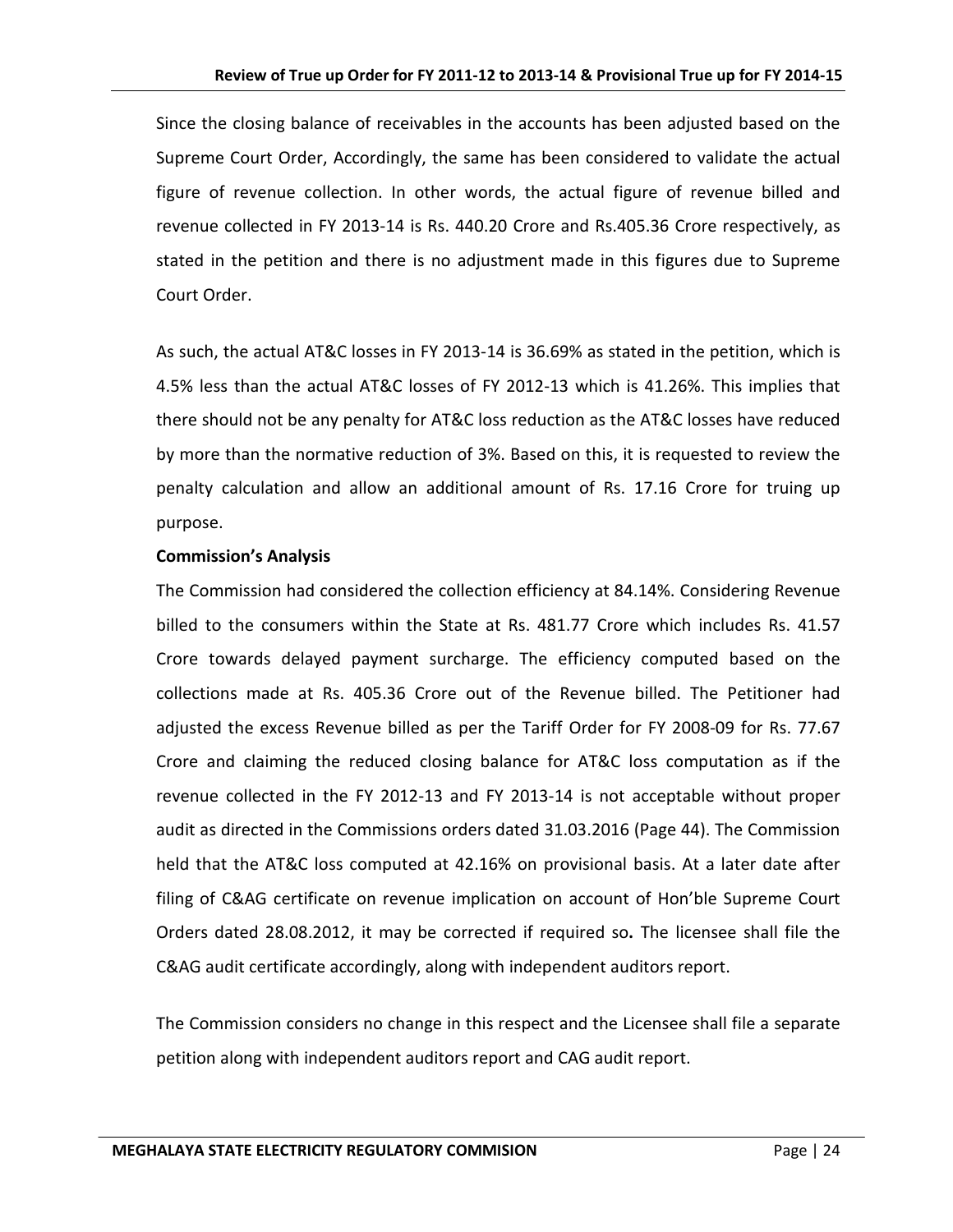Accordingly, the revised ARR as given below is considered for FY 2013-14.

| SI.<br>No.     | <b>Particulars</b>                                         | <b>Approved in</b><br>the True up<br>(Rs. Crore) | <b>Claimed for</b><br><b>Review</b><br>(Rs. Crore) | <b>Now Approved</b><br>(Rs. Crore) |
|----------------|------------------------------------------------------------|--------------------------------------------------|----------------------------------------------------|------------------------------------|
| $\mathbf{1}$   | Power Purchase                                             | 424.80                                           |                                                    | 424.80                             |
| $\overline{2}$ | <b>Transmission Charges</b>                                | 105.24                                           |                                                    | 105.24                             |
| 3              | <b>Employee Cost</b>                                       | 95.94                                            |                                                    | 95.94                              |
| 4              | <b>R&amp;M Expenses</b>                                    | 4.78                                             |                                                    | 4.78                               |
| 5              | A&G Expenses                                               | 7.31                                             |                                                    | 7.31                               |
| 6              | Depreciation                                               | 10.00                                            | 11.01                                              | 11.01                              |
| $\overline{7}$ | Interest on working capital<br>(including working capital) | 16.44                                            |                                                    | 16.44                              |
| 8              | Return on equity                                           | 9.43                                             | 111.13                                             | 13.62                              |
| 9              | <b>Gross ARR</b>                                           | 673.94                                           |                                                    | 679.14                             |
| 10             | Less: Non Tariff Income                                    | 63.56                                            |                                                    | 63.56                              |
| 11             | Less: Cross Subsidy<br>Surcharge                           |                                                  |                                                    |                                    |
| 12             | Less: RE Subsidy                                           | 14.57                                            |                                                    | 14.57                              |
| 13             | Less: Amortisation                                         |                                                  |                                                    | 3.51                               |
| 14             | <b>Net ARR</b>                                             | 595.81                                           |                                                    | 597.50                             |
| 15             | <b>Revenue from Tariffs</b>                                | 506.62                                           | 488.53                                             | 488.53                             |
| 16             | Penalty for AT&C Losses                                    | 17.16                                            |                                                    | 17.16                              |
| 17             | Net Gap/(surplus)                                          | 72.03                                            |                                                    | 91.81                              |

**Table 7: ARR for FY 2013-14 (Provisional) Review**

#### **IV. Provisional True up for FY 2014-15**

#### **Return of Equity**

### **Petitioners Submission**

It is submitted that the return on equity is computed as per Regulation 100 and 101 of the Tariff Regulations, 2011. The relevant provisions have been produced earlier.

As per the above provisions of Tariff Regulations, 2011, the computation of Return on Equity is shown below:

|            | (Rs. Crore)                 |          |        |                            |  |  |
|------------|-----------------------------|----------|--------|----------------------------|--|--|
| SI.<br>No. | <b>Particulars</b>          | Approved | Actual | <b>Additional</b><br>Claim |  |  |
|            | Opening Equity for the Year | 67.33    | 786.35 |                            |  |  |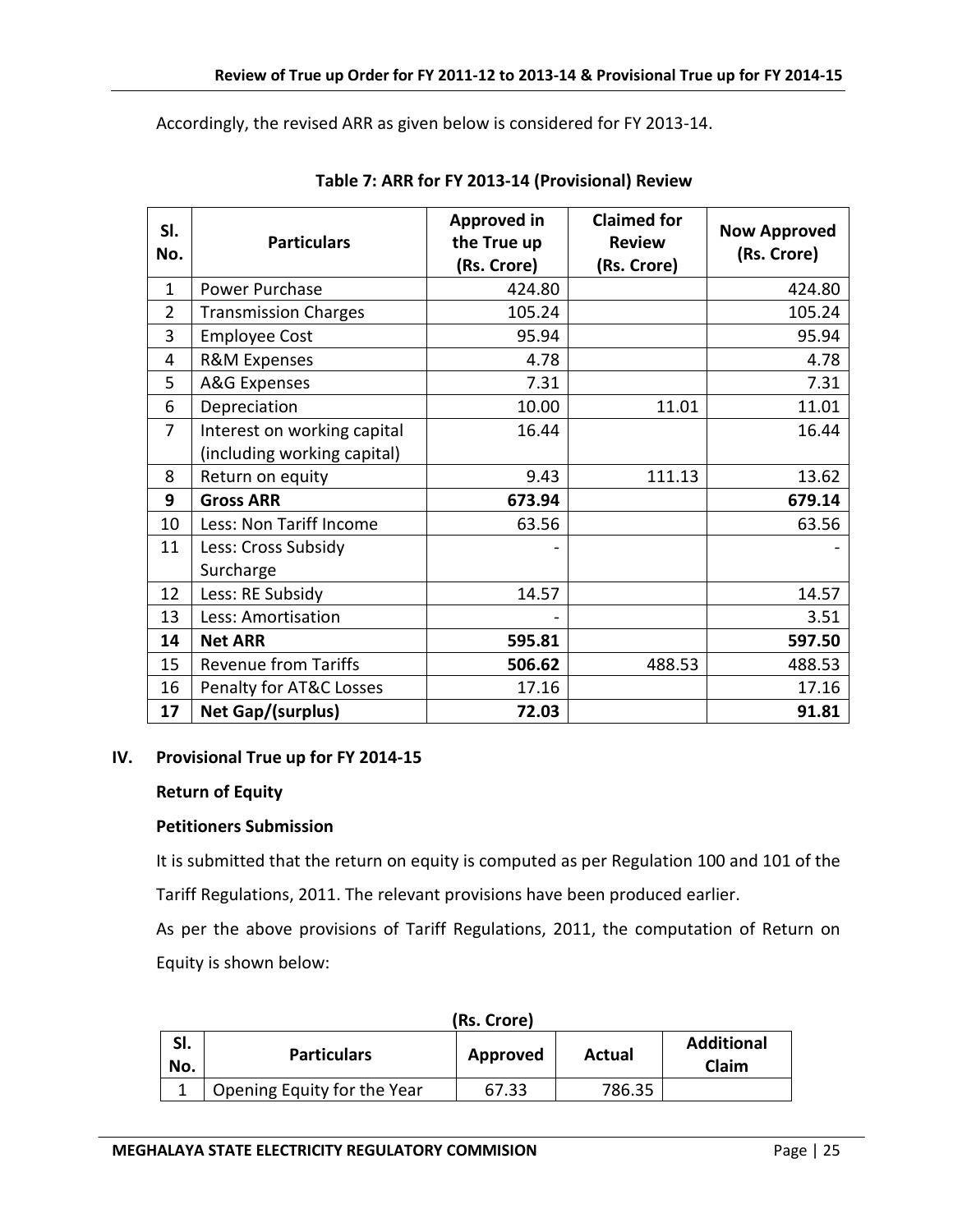| Closing Equity for the Year | 67.33  | 801.15 |        |
|-----------------------------|--------|--------|--------|
| Average Equity for the Year | 67.33  | 793.75 |        |
| Rate of return              | 14.00% | 14.00% |        |
| <b>Return on Equity</b>     | 9.43   | 111.13 | 101.70 |

It is submitted that the Hon'ble Commission had allowed return on equity of Rs. 9.43 Crore considering Rs. 202.00 Crore equity to all three entities. However, the petitioner would like to submit that based on the provisional Statement of accounts for FY 2014- 15, the return on equity may kindly be approved as Rs.111.13 Crore.

### **Commission's Analysis**

The Licensee has claimed equity capital at Rs. 793.75 Crore for review of the FY 2014-15. As already held in the FY 2012-13, the equity capital does not correspond with the level of GFA in the statement of Accounts (unaudited) for FY 2014-15. The Commission has considered the opening equity capital at Rs. 97.31 Crore and 30% of additions to GFA considered at Rs. 1.39 Crore and return on equity has been computed in the Table given below.

|                                                   | (RS. Crore)   |
|---------------------------------------------------|---------------|
| <b>Particulars</b>                                | <b>Amount</b> |
| <b>Opening Equity</b>                             | 97.31         |
| Additions during the FY 2014-15 Rs. 4.64 Cr x 30% | 1.39          |
| <b>Closing Equity</b>                             | 98.70         |
| Average Equity                                    | 98.00         |
| Return on Equity at 14%                           | 13.72         |

**Table 7: Computation of Return on equity for the FY 2014-15**

# **The Commission approves Return on Equity at Rs. 13.72 Crore in review (Provisional) for the FY 2014-15.**

The True up orders for FY 2014-15 were considered in the absence of C&AG Report as provisional by the Commission, subject to re-adjustment after filing of the Petition along with C&AG report. The Commission in its approach vide Para 1.6 Page No. 7, 8 and 11 of Tariff Orders dated 31.03.2016 had mentioned categorically, that the true up orders

**(Rs. Crore)**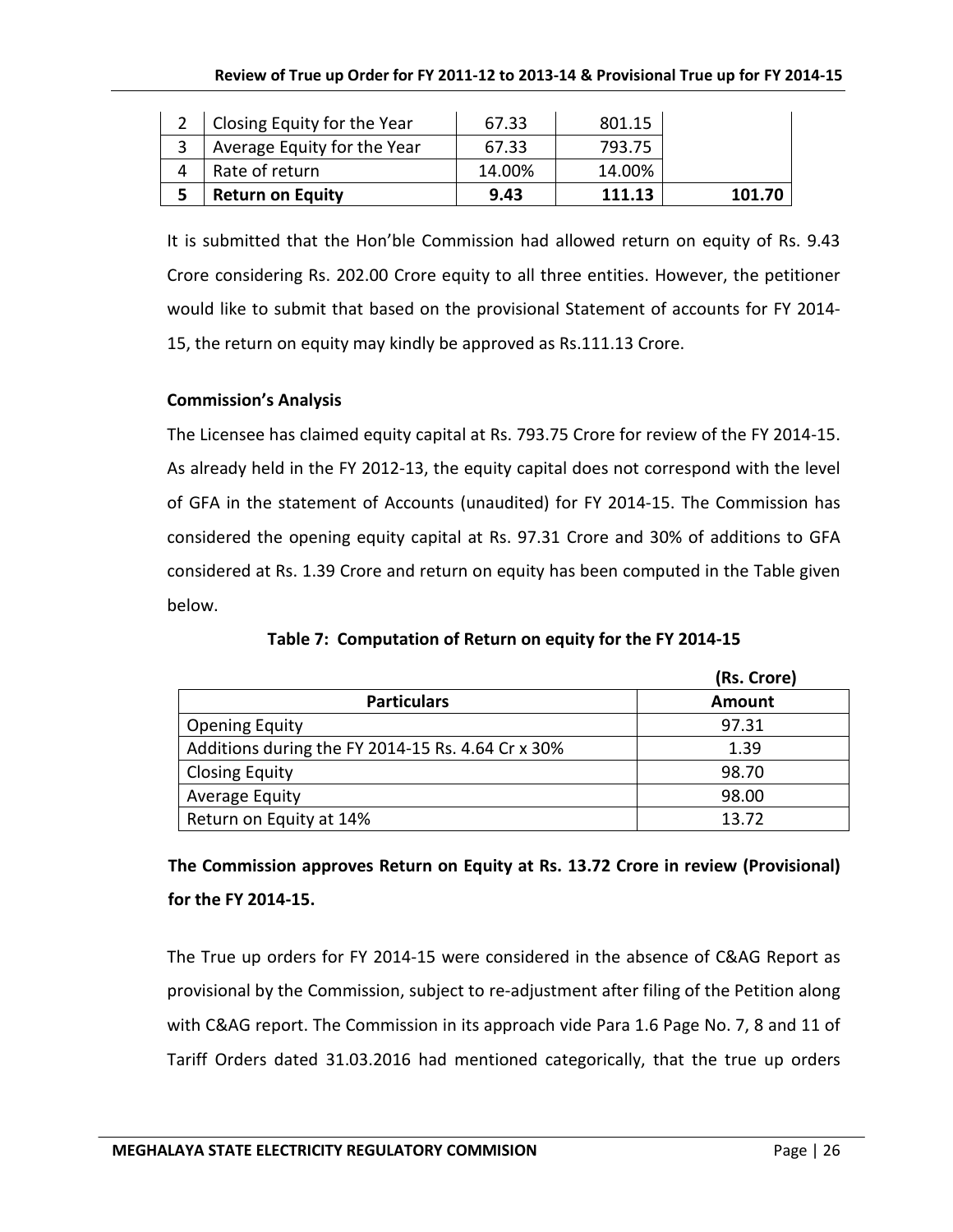approved are interim and subject to revision on filing of C&AG audit report. The licensee shall comply with the directions of the Commission.

#### **Depreciation**

#### **Petitioner's Submission**

The Commission has carried out the provisional truing up of FY 2014-15 based on unaudited accounts and all the figures which have been approved are on provisional basis which shall be finalized after submission of audited accounts. However, the provisional truing up has been carried out as per the directive of Hon'ble APTEL in its order dated  $1<sup>st</sup>$  December 2015 in order to pass the gap that has accumulated over the years so that there is no further carrying cost of the genuine gap determined in the truing up exercise. As such, going by the principle of the APTEL order, the provisional truing up should be carried out so that justified gap in actual and approved figures are immediately allowed to be recovered.

However, while allowing depreciation for FY 2014-15, the Commission has allowed only Rs. 1.73 Crore as against the actual figures of Rs. 11.23 Crore as per the accounts. As such, the provisionally approved figures of FY 2014-15 are almost 15% of the actual booked figures as well as around 17% of the approved figures for FY 2013-14. The sharp decrease in depreciation from the actual figures as well as the approved figures of past years defies logic. The same is also against the principle of the APTEL order mentioned above, to pass through genuine gaps in approved and actual figures.

The reason for the above reduction is that in FY 2014-15, the Commission has adopted a different methodology for allowing depreciation as against the methodology adopted in previous years. In truing up of FY 2013-14, the Commission has calculated the depreciation on assets funded through grants and consumer contribution based on the average value of grants and consumer contribution as per the books of accounts multiplied by the average depreciation rate. However, for FY 2014-15, the Commission has assumed that 90% of the assets are funded by grants and as such, allowed only 10%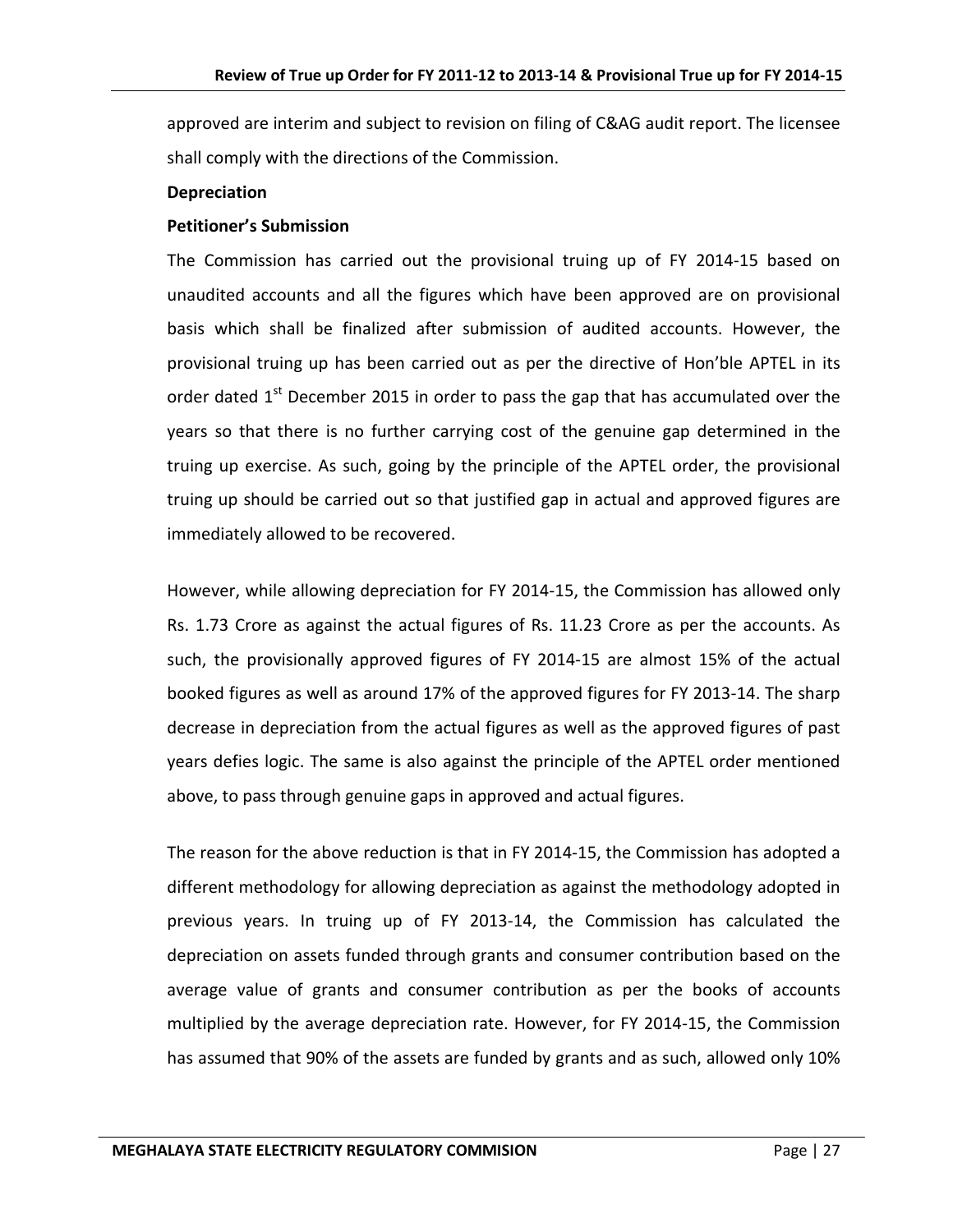of the depreciation calculated on the total average GFA (Gross Fixed Assets) as per the provisional accounts.

As such, MePDCL is requesting the Commission to review the depreciation calculation and adopt a similar methodology as adopted in FY 2013-14. The same has been calculated below:

| Sl. No.       | <b>Particulars</b>                                      | <b>Amount (Rs. Crore)</b> |
|---------------|---------------------------------------------------------|---------------------------|
| 1             | Average value of Grants and consumer contributions in   | 102.02                    |
|               | FY 2014-15 as per accounts                              |                           |
| $\mathcal{P}$ | Average Depreciation rate considered by the             | 5.28%                     |
|               | Commission                                              |                           |
| 3             | Total Depreciation of assets funded through grants and  | 5.40                      |
|               | consumer contribution $(=1*2)$                          |                           |
| 4             | <b>Allowed Depreciation</b>                             | 15.53                     |
| 5             | Depreciation to be allowed in the review petition (4-3) | 10.13                     |

**Table 8: Projected Depreciation for FY 145-15 Provisional true up**

Based on the above submissions, it is requested that the Commission may allow an additional amount of Rs. 10.13 Crore under depreciation for FY 2014-15.

### **Commission's Analysis**

The Commission had considered that 90% of assets were created with government grants, and hence depreciation to be allowed on 10% of assets for determination of tariff and accordingly depreciation allowed in the tariff orders for Rs. 4.37 Crore.

As per the audited statement of accounts, MePDCL has submitted opening GFA on 01.04.2014 as Rs. 324.37 Crore (vide Note 11 Fixed assets) with an addition of Rs. 4.60 Crore during the FY 2014-15.

Licensee has submitted audited statement of accounts for FY 2014-15. As per the details made available the depreciation has been allowed at Rs. 10.64 Crore after deducting the value of the assets created with the Grants and consumer contributions in the review orders for FY 2014-15.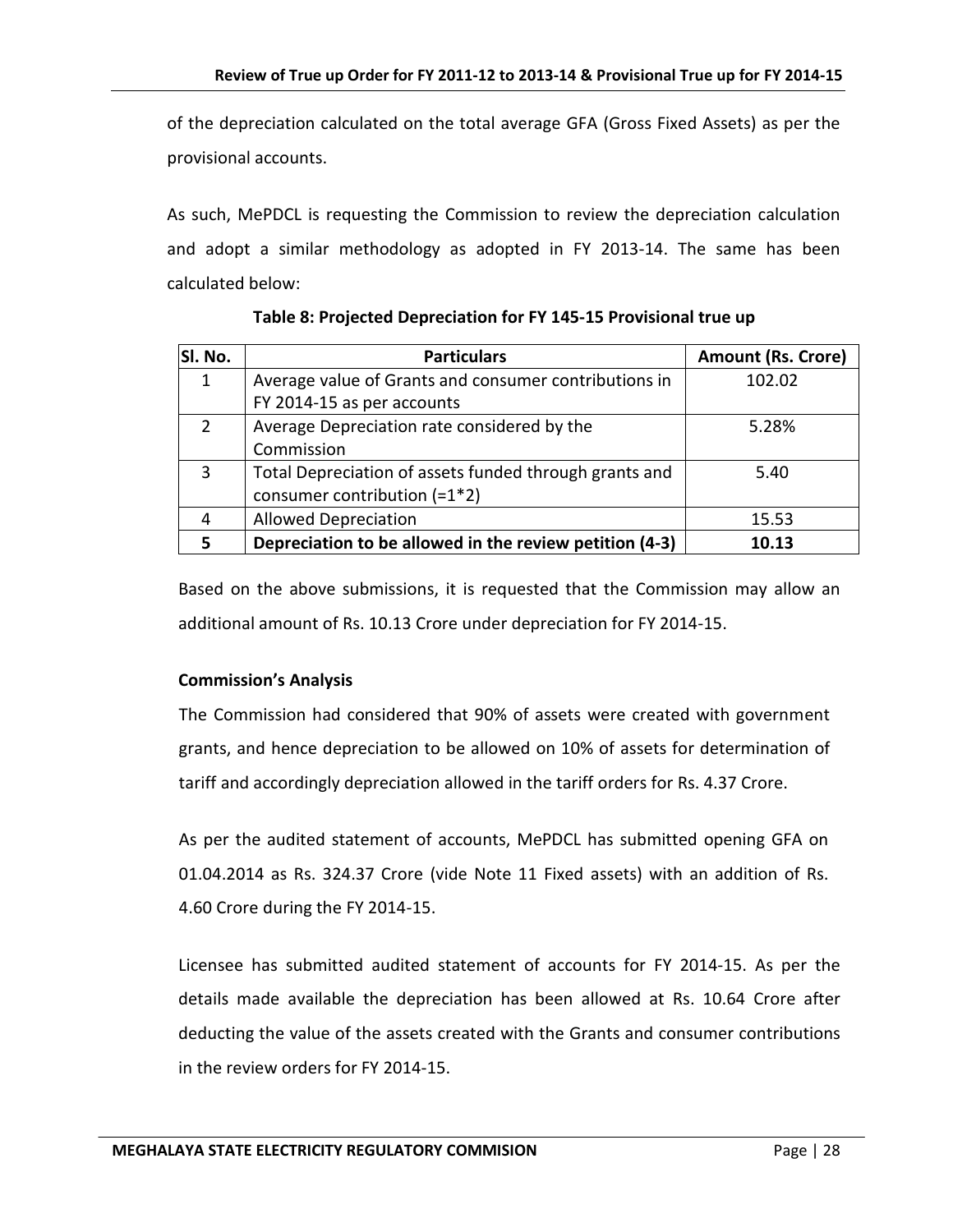| SI. No.        | <b>Particulars</b>                                       | <b>Amount (Rs. Crore)</b> |
|----------------|----------------------------------------------------------|---------------------------|
| $\mathbf{1}$   | Average value of Grants and consumer contributions in    | 101.51                    |
|                | FY 2014-15 as per accounts                               |                           |
| $\overline{2}$ | Average Depreciation rate considered by the              | 4.73%                     |
|                | Commission                                               |                           |
| 3              | Total Depreciation of assets funded through grants and   | 4.80                      |
|                | consumer contribution $(=1*2)$                           |                           |
| 4              | <b>Allowed Depreciation</b>                              | 15.44                     |
| 5              | Deduction (4-3)                                          | 4.80                      |
| 6              | Depreciation to be allowed in the review petition (=4-3) | 10.64                     |

| Table 9: Approved Depreciation for FY 145-15 Provisional true up |  |  |  |  |
|------------------------------------------------------------------|--|--|--|--|
|------------------------------------------------------------------|--|--|--|--|

The Commission approves Depreciation at Rs. 10.64 Crore in the Review.

Accordingly, the revised ARR given below is considered for FY 2014-15 provisionally.

| Table 10: ARR for FY 2014-15 (Provisional) Review Considered by the Commission |  |  |
|--------------------------------------------------------------------------------|--|--|
|                                                                                |  |  |

|                  | (Rs. Crore)                        |                                                  |                                 |                        |
|------------------|------------------------------------|--------------------------------------------------|---------------------------------|------------------------|
| SI.<br><b>No</b> | <b>ARR Element</b>                 | <b>Approved</b><br>for<br>Provisional<br>True up | Claimed<br>for<br><b>Review</b> | <b>Now</b><br>Approved |
| $\mathbf{1}$     | Power Purchase cost                | 481.25                                           |                                 | 481.25                 |
| 2                | Interstate Transmission<br>charges | 137.5                                            |                                 | 137.50                 |
| 3                | <b>MePGCL Transmission</b>         |                                                  |                                 |                        |
| 4                | <b>Employees cost</b>              | 103.56                                           |                                 | 103.56                 |
| 5                | <b>R&amp;M Expenses</b>            | 7.39                                             |                                 | 7.39                   |
| 6                | A&G Expenses                       | 10.39                                            |                                 | 10.39                  |
| 7                | Depreciation                       | 1.73                                             | 10.13                           | 10.64                  |
| 8                | Interest on loan capital           | 6.59                                             |                                 | 6.59                   |
| 9                | Interest on working capital        | 13.7                                             |                                 | 13.70                  |
| 10               | Return on Equity                   | 9.43                                             | 111.13                          | 13.72                  |
| 11               | <b>Gross ARR</b>                   | 771.54                                           |                                 | 784.74                 |
| 12               | Less Non Tariff Income             | 61.16                                            |                                 | 61.16                  |
| 13               | Less Other Income                  | 7.45                                             |                                 | 7.45                   |
| 14               | Less RE Subsidy & Grant            | 110.79                                           |                                 | 110.79                 |
| 15               | Less Amortization                  |                                                  |                                 | 4.63                   |
| 16               | <b>Net ARR</b>                     |                                                  |                                 | 600.71                 |